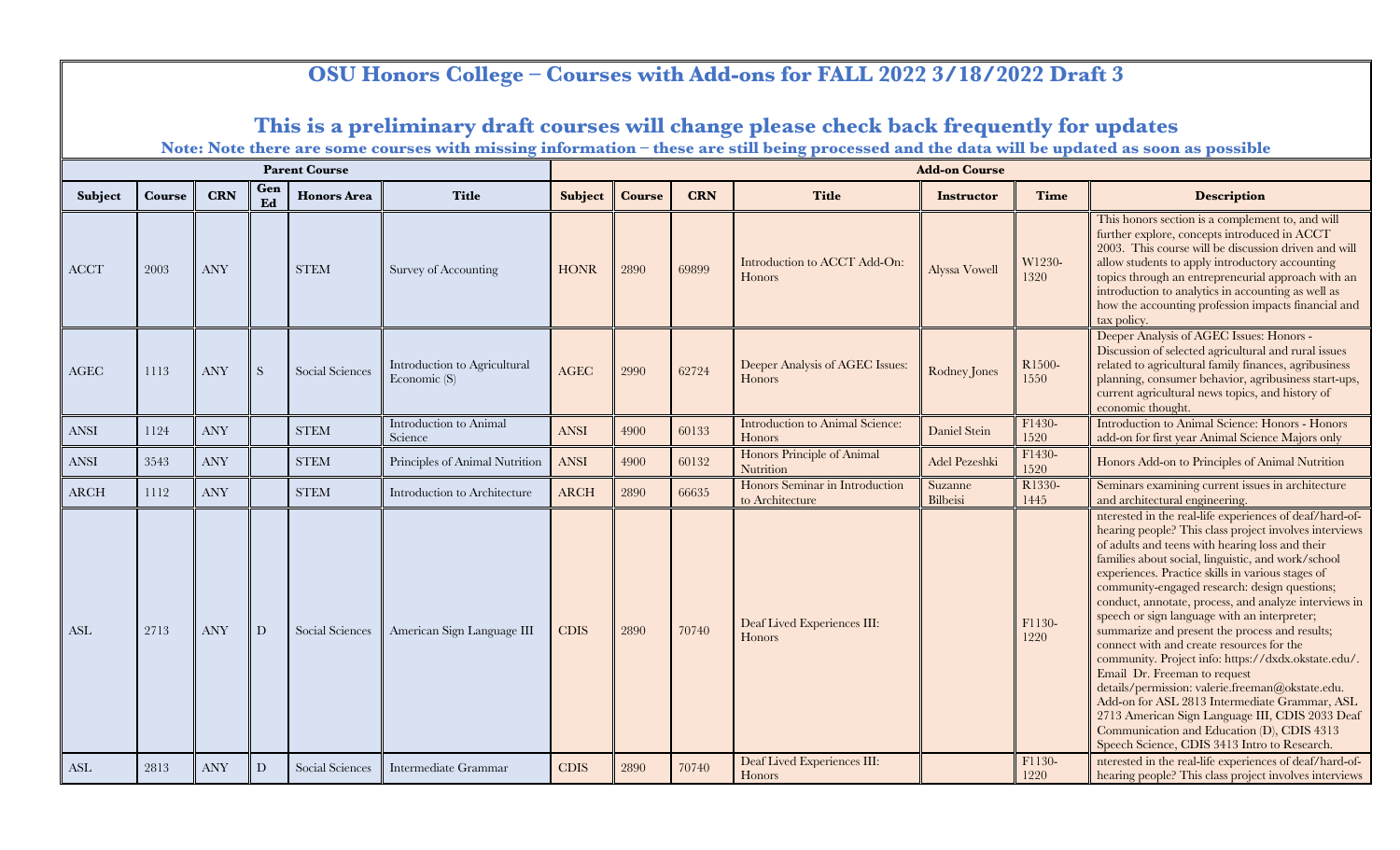|             |      |            |                  |             |                                           |             |      |       |                                          |                     |                | of adults and teens with hearing loss and their<br>families about social, linguistic, and work/school<br>experiences. Practice skills in various stages of<br>community-engaged research: design questions;<br>conduct, annotate, process, and analyze interviews in<br>speech or sign language with an interpreter;<br>summarize and present the process and results;<br>connect with and create resources for the<br>community. Project info: https://dxdx.okstate.edu/.<br>Email Dr. Freeman to request<br>details/permission: valerie.freeman@okstate.edu.<br>Add-on for ASL 2813 Intermediate Grammar, ASL<br>2713 American Sign Language III, CDIS 2033 Deaf<br>Communication and Education (D), CDIS 4313<br>Speech Science, CDIS 3413 Intro to Research. |
|-------------|------|------------|------------------|-------------|-------------------------------------------|-------------|------|-------|------------------------------------------|---------------------|----------------|------------------------------------------------------------------------------------------------------------------------------------------------------------------------------------------------------------------------------------------------------------------------------------------------------------------------------------------------------------------------------------------------------------------------------------------------------------------------------------------------------------------------------------------------------------------------------------------------------------------------------------------------------------------------------------------------------------------------------------------------------------------|
| BAE         | 1012 | <b>ANY</b> | $\mathbf N$      | <b>STEM</b> | Introduction to Biosystems<br>Engineering | AG          | 2890 | 69789 | <b>Sustainability Discussion: Honors</b> | Danielle<br>Bellmer | W1130-<br>1220 | An open discussion and debate about the pros and<br>cons of sustainability efforts in our everyday lives.<br>Topics will include sustainable packaging and the<br>debate surrounding the banning of plastic bags and<br>straws, sustainable agricultural practices, sustainable<br>water use and water rights, sustainable energy<br>generation, and sustainability efforts in textile<br>production and the "fast fashion" industry.                                                                                                                                                                                                                                                                                                                            |
| <b>BIOL</b> | 1113 | <b>ANY</b> | LN<br>$\alpha$ N | <b>STEM</b> | Introduction to Biology $(N)$             | <b>BIOL</b> | 2890 | 64912 | The Science & Art of Pollen:<br>Honors   | Ming Yang           | R1330-<br>1420 | This course will explore the biology and beauty of<br>pollen. It will be based on the book "Pollen: The<br>Hidden Sexuality of Flowers" by Rob Kesseler and<br>Madeline Harley (2014). This book is a product of a<br>collaboration between an artist and a scientist, which<br>provides a concise scientific content about, and<br>stunning microscopic images of pollen.                                                                                                                                                                                                                                                                                                                                                                                       |
| <b>BIOL</b> | 1113 | <b>ANY</b> | <b>LN</b>        | <b>STEM</b> | Introductory Biology (N)                  | <b>HONR</b> | 2890 | 66650 | Nature's Assassins: Honors               | Keith Garbutt       | W1630-<br>1720 | The Naturalistic Fallacy is that if it is natural it is<br>good - this could not be more false as in general<br>nature is actually trying to kill you or, at the very<br>least hurt you badly. In this course we will look at<br>plants, animals and fungi that treat humans as food,<br>incubators, homes or have potentially lethal defenses<br>to stop us hurting them. WARNING this course is<br>not for the weak of stomach it will get gory! This<br>course will allow students who have taken AP or IB<br>or Concurrent classes or have OSU credit in Biology<br>and who have been awarded OSU credit for Biology<br>1113 or 1114 to convert that credit to Honors credit                                                                                 |
| <b>BIOL</b> | 1113 | <b>ANY</b> | <b>LN</b>        | <b>STEM</b> | Introductory Biology (N)                  | <b>HONR</b> | 2890 | 66653 | Nature's Assassins: Honors               | Keith Garbutt       | T1630-<br>1720 | The Naturalistic Fallacy is that if it is natural it is<br>good - this could not be more false as in general<br>nature is actually trying to kill you or, at the very<br>least hurt you badly. In this course we will look at<br>plants, animals and fungi that treat humans as food,<br>incubators, homes or have potentially lethal defenses<br>to stop us hurting them. WARNING this course is<br>not for the weak of stomach it will get gory! This                                                                                                                                                                                                                                                                                                          |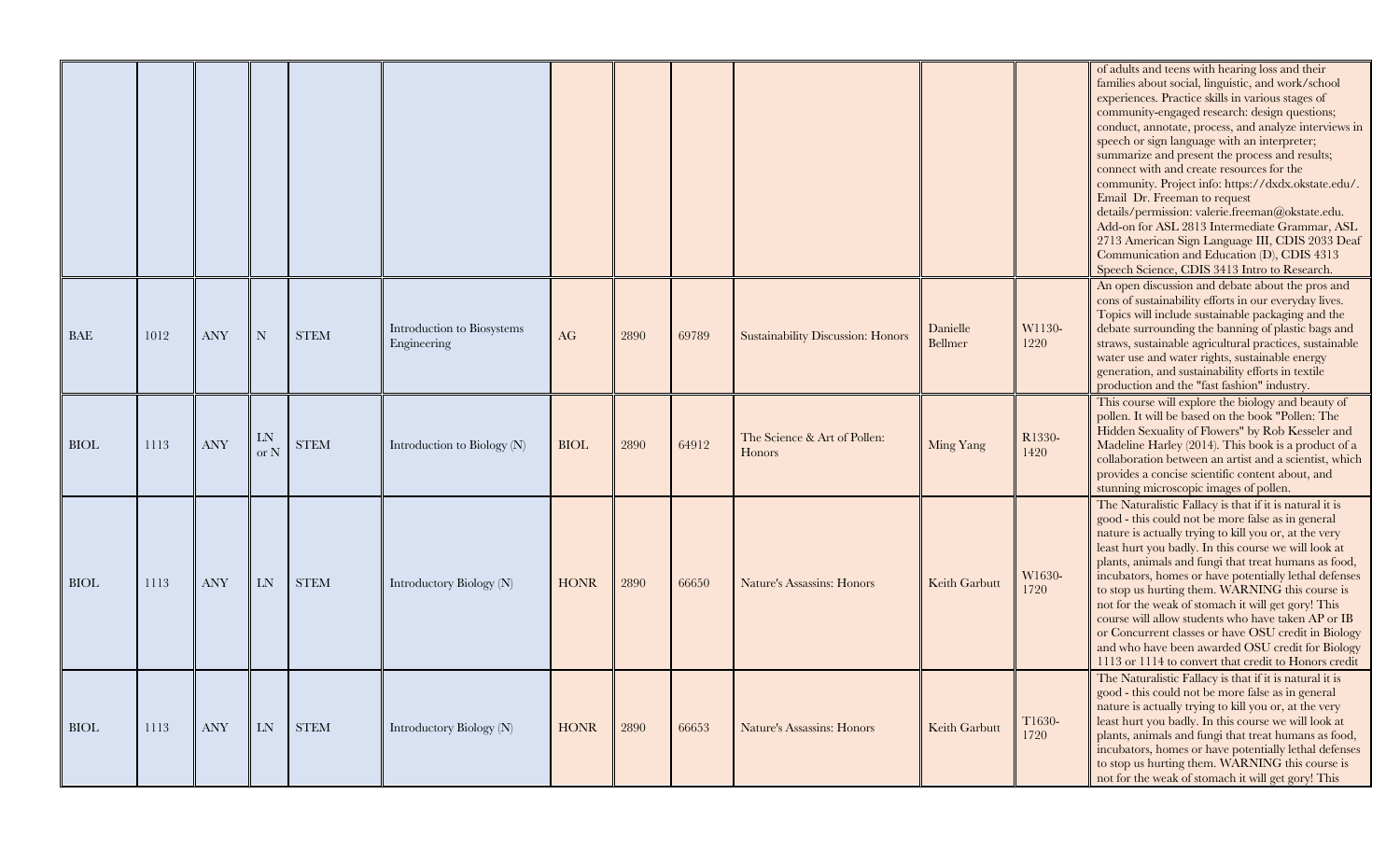|             |      |            |                  |             |                              |             |      |       |                                                                                          |               |                | course will allow students who have taken AP or IB<br>or Concurrent classes or have OSU credit in Biology<br>and who have been awarded OSU credit for Biology<br>1113 or 1114 to convert that credit to Honors credit                                                                                                                                                                                                                                                                                                                                                                                                                                                                                |
|-------------|------|------------|------------------|-------------|------------------------------|-------------|------|-------|------------------------------------------------------------------------------------------|---------------|----------------|------------------------------------------------------------------------------------------------------------------------------------------------------------------------------------------------------------------------------------------------------------------------------------------------------------------------------------------------------------------------------------------------------------------------------------------------------------------------------------------------------------------------------------------------------------------------------------------------------------------------------------------------------------------------------------------------------|
| <b>BIOL</b> | 1114 | 69866      | <b>LN</b>        | <b>STEM</b> | Introductory Biology (LN)    | <b>HONR</b> | 2890 | 66650 | Nature's Assassins: Honors                                                               | Keith Garbutt | W1630-<br>1720 | The Naturalistic Fallacy is that if it is natural it is<br>good - this could not be more false as in general<br>nature is actually trying to kill you or, at the very<br>least hurt you badly. In this course we will look at<br>plants, animals and fungi that treat humans as food,<br>incubators, homes or have potentially lethal defenses<br>to stop us hurting them. WARNING this course is<br>not for the weak of stomach it will get gory! This<br>course will allow students who have taken AP or IB<br>or Concurrent classes or have OSU credit in Biology<br>and who have been awarded OSU credit for Biology<br>1113 or 1114 to convert that credit to Honors credit                     |
| <b>BIOL</b> | 1114 | 69866      | <b>LN</b>        | <b>STEM</b> | Introductory Biology (LN)    | <b>HONR</b> | 2890 | 66653 | <b>Nature's Assassins: Honors</b>                                                        | Keith Garbutt | T1630-<br>1720 | The Naturalistic Fallacy is that if it is natural it is<br>good - this could not be more false as in general<br>nature is actually trying to kill you or, at the very<br>least hurt you badly. In this course we will look at<br>plants, animals and fungi that treat humans as food,<br>incubators, homes or have potentially lethal defenses<br>to stop us hurting them. WARNING this course is<br>not for the weak of stomach it will get gory! This<br>course will allow students who have taken AP or IB<br>or Concurrent classes or have OSU credit in Biology<br>and who have been awarded OSU credit for Biology<br>1113 or 1114 to convert that credit to Honors credit                     |
| <b>BIOL</b> | 1114 | <b>ANY</b> | LN<br>$\alpha$ N | <b>STEM</b> | Introduction to Biology (LN) | BIOL        | 2890 | 64912 | The Science & Art of Pollen:<br><b>Honors</b>                                            | Ming Yang     | R1330-<br>1420 | This course will explore the biology and beauty of<br>pollen. It will be based on the book "Pollen: The<br>Hidden Sexuality of Flowers" by Rob Kesseler and<br>Madeline Harley (2014). This book is a product of a<br>collaboration between an artist and a scientist, which<br>provides a concise scientific content about, and<br>stunning microscopic images of pollen.                                                                                                                                                                                                                                                                                                                           |
| <b>BIOL</b> | 1114 | <b>ANY</b> | LN               | <b>STEM</b> | Introduction to Biology      | <b>BIOL</b> | 2890 | 71199 | <b>Using Nutritional Ecology to Link</b><br>Physiology, Behavior, and<br>Ecology: Honors | Shawn Wilder  | T1030-<br>1120 | The goal of this course is to provide an overview of<br>the topics studied in nutritional ecology and their<br>relevance to different fields of biology The field of<br>nutritional ecology was developed to aid in<br>understanding the complex interactions between<br>macronutrients in animal diets and their<br>consequences for health and fitness. This work<br>integrates several fields of biology including:<br>physiology (What are the biochemical pathways<br>through which nutrients affect animals?), behavior<br>(How do animals choose among foods to regulate<br>their diet?), and ecology (What are the consequences<br>of diet for populations, communities and<br>ecosystems?). |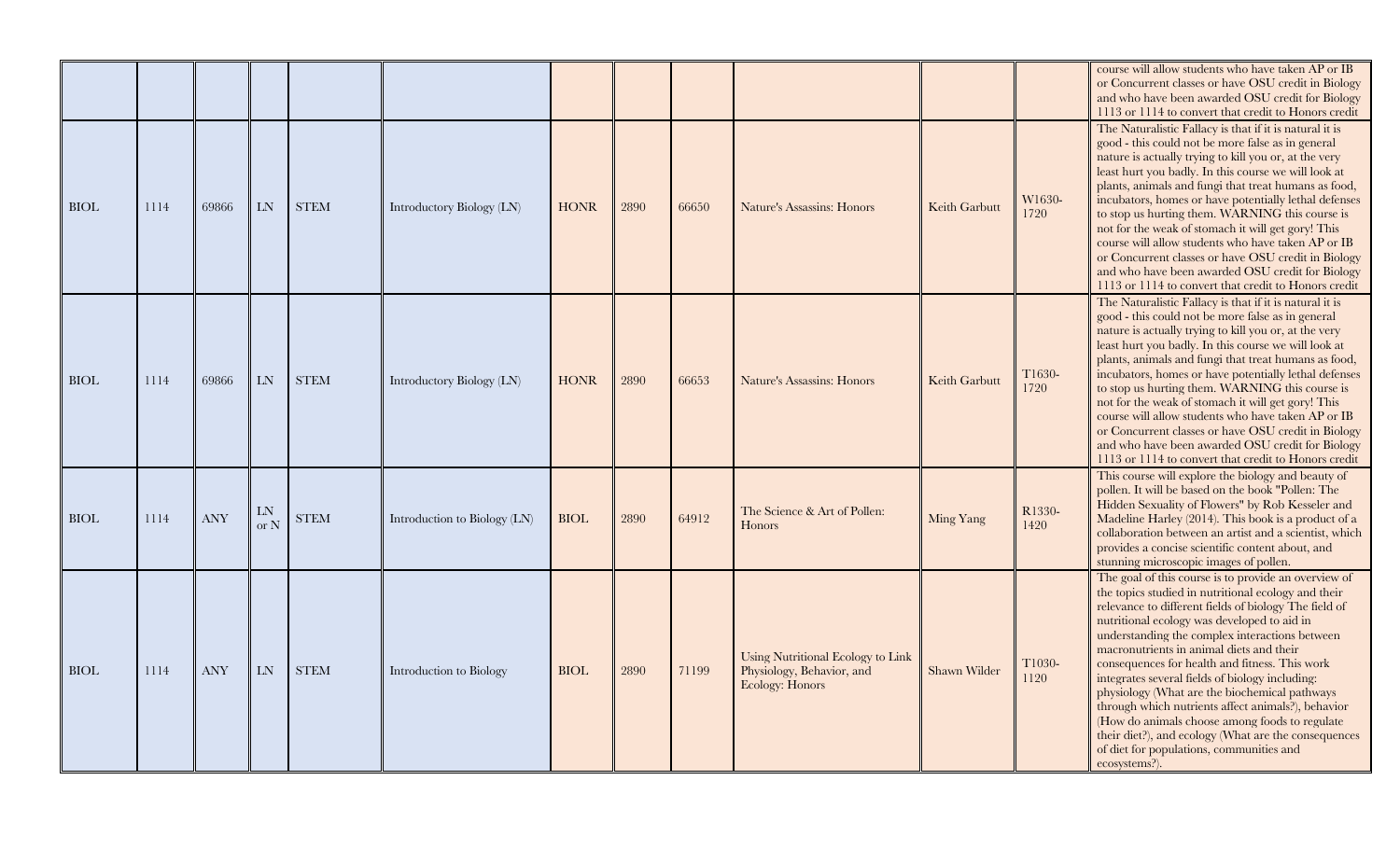| <b>BIOL</b> | 1604  | <b>ANY</b> | <b>STEM</b> | Animal Biology                                           | <b>BIOL</b> | 2890 | 66912 | Exotic & Invasive Animal Species:<br><b>Honors</b> | Jesse Balaban<br>Feld | T1330-<br>1420 | his is an Honors add-on course associated with<br>BIOL 1604 - Animal Biology. Students will<br>participate in discussion groups focused on issues<br>related to invasive animal species. Prior to each class,<br>students will be expected to complete assigned<br>readings and prepare questions and discussion topics<br>for the group. For each discussion day, various<br>students (determined the week before) will act as<br>discussion leaders. Other than group discussions,<br>students will work together in small groups to<br>complete a variety of creative activities and one Final<br>Project.                                                                                                                                                                                                                                                                                                                                           |
|-------------|-------|------------|-------------|----------------------------------------------------------|-------------|------|-------|----------------------------------------------------|-----------------------|----------------|---------------------------------------------------------------------------------------------------------------------------------------------------------------------------------------------------------------------------------------------------------------------------------------------------------------------------------------------------------------------------------------------------------------------------------------------------------------------------------------------------------------------------------------------------------------------------------------------------------------------------------------------------------------------------------------------------------------------------------------------------------------------------------------------------------------------------------------------------------------------------------------------------------------------------------------------------------|
| <b>BIOL</b> | 3034  | <b>ANY</b> | <b>STEM</b> | General Ecology                                          | <b>BIOL</b> | 3890 | 66913 | Exotic & Invasive Animal Species:<br>Honors        | Jesse Balaban<br>Feld | T1330-<br>1420 | This is an Honors add-on course associated with<br>BIOL 3034 - General Ecology Students will<br>participate in discussion groups focused on issues<br>related to invasive animal species. Prior to each class,<br>students will be expected to complete assigned<br>readings and prepare questions and discussion topics<br>for the group. For each discussion day, various<br>students (determined the week before) will act as<br>discussion leaders. Other than group discussions,<br>students will work together in small groups to<br>complete a variety of creative activities and one Final<br>Project.                                                                                                                                                                                                                                                                                                                                          |
| <b>BIOL</b> | 3204  | <b>ANY</b> | <b>STEM</b> | Physiology                                               | <b>BIOL</b> | 3890 | 65847 | Physiology: Honors                                 | Matteo<br>Minghetti   | M1530-<br>1620 | Controversies in Physiology - We will use a seminar<br>format to explore areas of controversy within<br>physiology and physiology-related sciences. Selected<br>topics will be in-depth explorations of material that is<br>(usually) briefly touched upon in class, giving you the<br>opportunity to advance your understanding of<br>physiology beyond what we have time to consider in<br>the main course. As the seminar title indicates, our<br>topics will be those for which there is some<br>controversy, e.g., because the science is emerging or<br>very complex, because ethical questions arise as a<br>result of the science, and/or because segments of<br>society have difficulty accepting the science. Course<br>meetings will be a combination of professor-led and<br>student-led discussions over topics for which the<br>materials have been given to everyone for review<br>ahead of time in order to come to the class prepared. |
| <b>BIOL</b> | AP/IB | <b>ANY</b> | Humanities  | AP, IB or Concurrent Credit<br>for English 1113 and 1213 | <b>HONR</b> | 2890 | 67164 | Mapping this Land: Honors                          | <b>Ariel Ross</b>     | M1430-<br>1520 | This course will read the history of the land that<br>comprises Oklahoma by looking at how it has been<br>mapped, or how maps have created its identity.<br>Utilizing the extensive collection of historical maps<br>in the Edmon Low Library's collections, we will trace<br>the mapping of the land in its political designations,<br>from Louisiana Purchase to Indian Territory to<br>Oklahoma Territory to State of Oklahoma, and<br>numerous other stages in between. We will consider                                                                                                                                                                                                                                                                                                                                                                                                                                                            |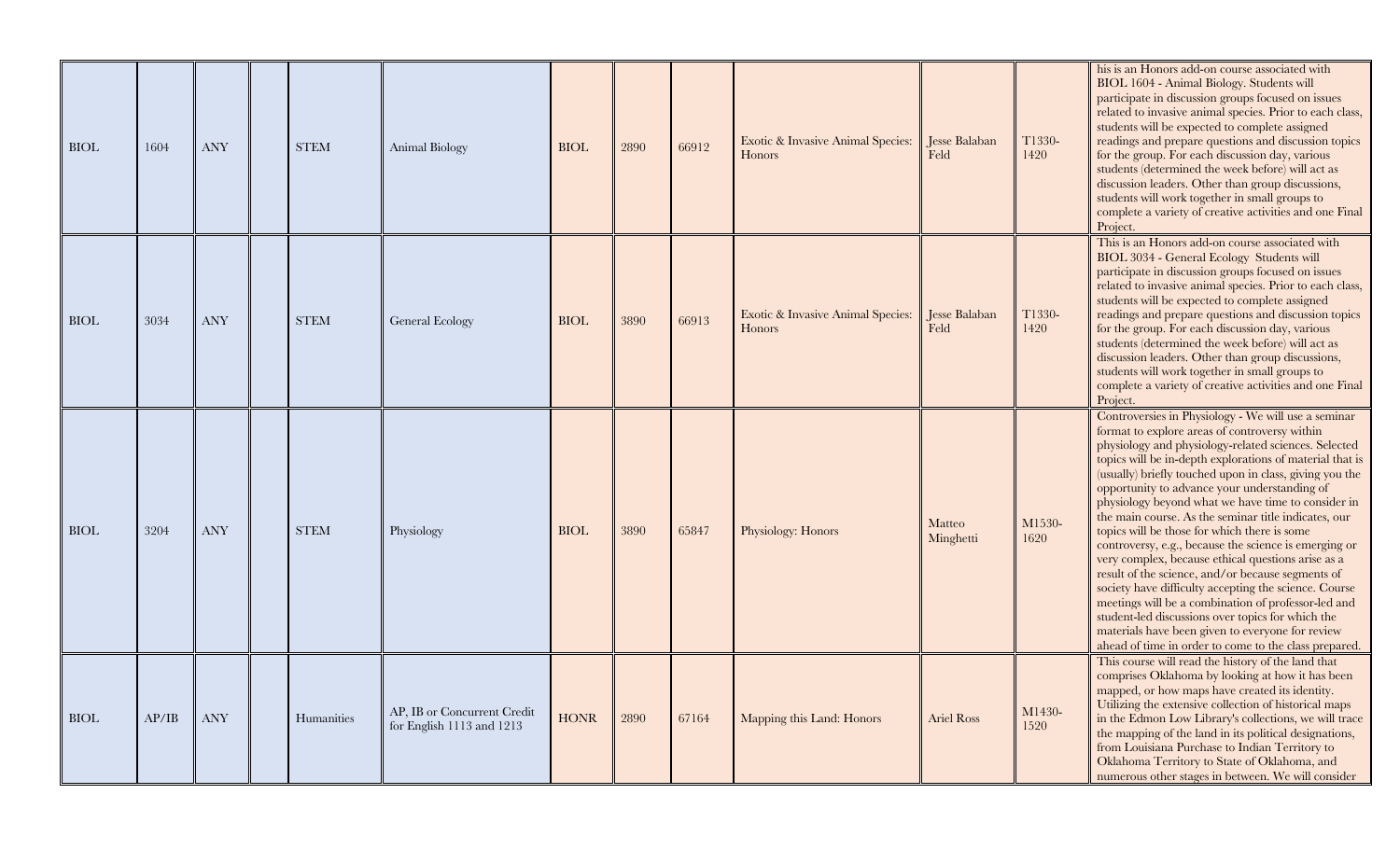|             |       |            |    |                 |                                                                        |             |      |       |                                       |               |                | how maps can reveal the priorities of the societies<br>that produce them, from geological features to<br>natural resources, from weather statistics to military<br>movements. And drawing from sources as diverse as<br>early 20th century survey and allotment maps, the<br>musical mappings of Woody Guthrie, oil and gas<br>leases, and earthquake maps, we will examine how<br>maps inform our way of thinking about and living in<br>a place. As a culminating project, students will<br>eventually produce some type of map of Oklahoma<br>or part of Oklahoma, thinking creatively about what<br>a map can represent, along with an essay explaining<br>their cartographic methods and choices. |
|-------------|-------|------------|----|-----------------|------------------------------------------------------------------------|-------------|------|-------|---------------------------------------|---------------|----------------|--------------------------------------------------------------------------------------------------------------------------------------------------------------------------------------------------------------------------------------------------------------------------------------------------------------------------------------------------------------------------------------------------------------------------------------------------------------------------------------------------------------------------------------------------------------------------------------------------------------------------------------------------------------------------------------------------------|
| <b>BIOL</b> | AP/IB | <b>ANY</b> | LN | <b>STEM</b>     | AP, IB, Concurrent Credit or<br>OSU credit for Introductory<br>Biology | <b>HONR</b> | 2890 | 66650 | Nature's Assassins: Honors            | Keith Garbutt | W1630-<br>1720 | The Naturalistic Fallacy is that if it is natural it is<br>good - this could not be more false as in general<br>nature is actually trying to kill you or, at the very<br>least hurt you badly. In this course we will look at<br>plants, animals and fungi that treat humans as food,<br>incubators, homes or have potentially lethal defenses<br>to stop us hurting them. WARNING this course is<br>not for the weak of stomach it will get gory! This<br>course will allow students who have taken AP or IB<br>or Concurrent classes or have OSU credit in Biology<br>and who have been awarded OSU credit for Biology<br>1113 or 1114 to convert that credit to Honors credit                       |
| <b>BIOL</b> | AP/IB | <b>ANY</b> | LN | <b>STEM</b>     | AP, IB, Concurrent Credit or<br>OSU credit for Introductory<br>Biology | <b>HONR</b> | 2890 | 66653 | Nature's Assassins: Honors            | Keith Garbutt | T1630-<br>1720 | The Naturalistic Fallacy is that if it is natural it is<br>good - this could not be more false as in general<br>nature is actually trying to kill you or, at the very<br>least hurt you badly. In this course we will look at<br>plants, animals and fungi that treat humans as food,<br>incubators, homes or have potentially lethal defenses<br>to stop us hurting them. WARNING this course is<br>not for the weak of stomach it will get gory! This<br>course will allow students who have taken AP or IB<br>or Concurrent classes or have OSU credit in Biology<br>and who have been awarded OSU credit for Biology<br>1113 or 1114 to convert that credit to Honors credit                       |
| <b>CDIS</b> | 2033  |            | D  | Social Sciences | Deaf Communication and<br>Education (D)                                | <b>CDIS</b> | 2890 | 70740 | Deaf Lived Experiences III:<br>Honors |               | F1130-<br>1220 | nterested in the real-life experiences of deaf/hard-of-<br>hearing people? This class project involves interviews<br>of adults and teens with hearing loss and their<br>families about social, linguistic, and work/school<br>experiences. Practice skills in various stages of<br>community-engaged research: design questions;<br>conduct, annotate, process, and analyze interviews in<br>speech or sign language with an interpreter;<br>summarize and present the process and results;<br>connect with and create resources for the<br>community. Project info: https://dxdx.okstate.edu/.<br>Email Dr. Freeman to request<br>details/permission: valerie.freeman@okstate.edu.                    |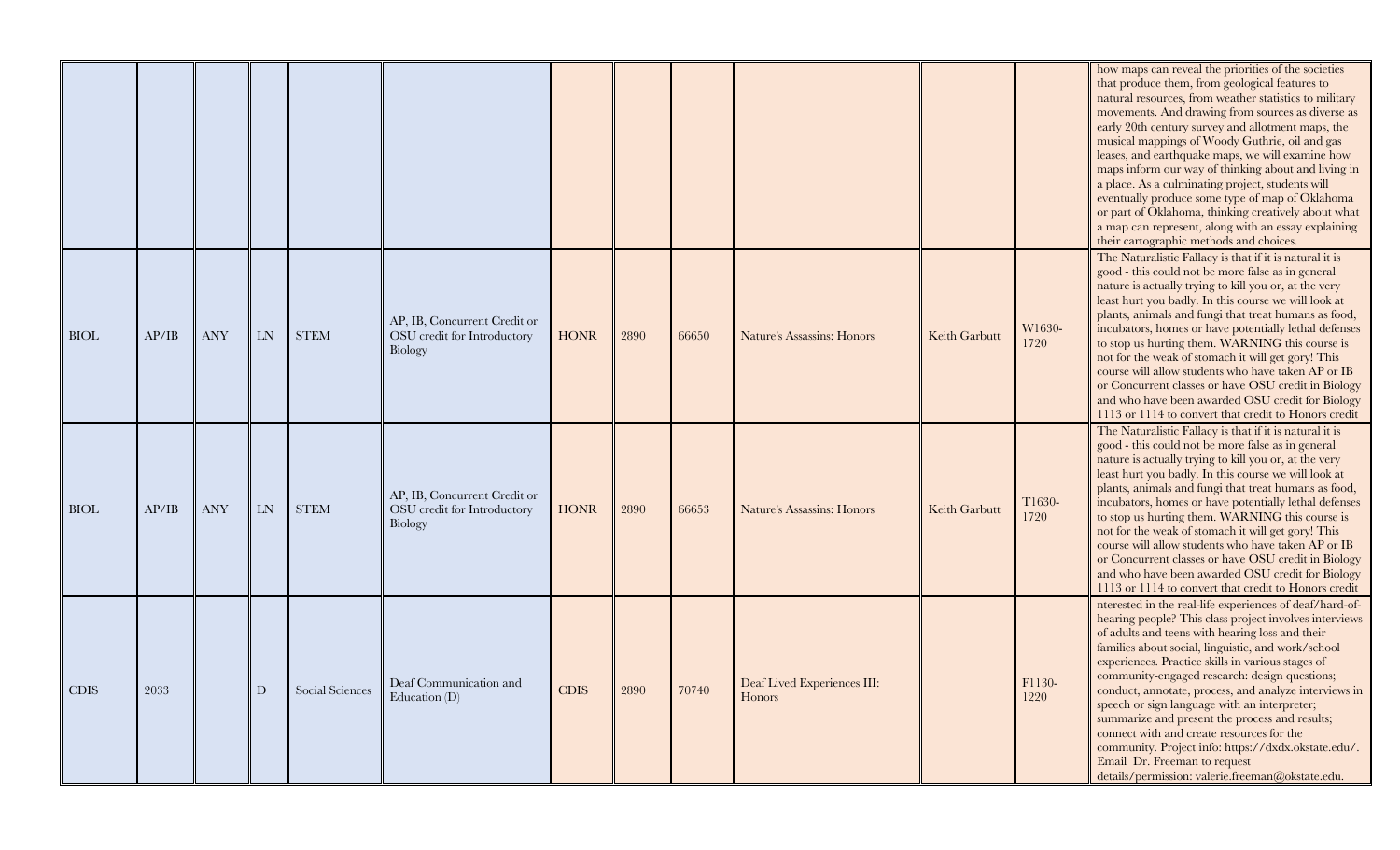|             |      |                                  |           |                 |                                     |             |      |       |                                                                                |                      |                | Add-on for ASL 2813 Intermediate Grammar, ASL<br>2713 American Sign Language III, CDIS 2033 Deaf<br>Communication and Education (D), CDIS 4313<br>Speech Science, CDIS 3413 Intro to Research.                                                                                                                            |
|-------------|------|----------------------------------|-----------|-----------------|-------------------------------------|-------------|------|-------|--------------------------------------------------------------------------------|----------------------|----------------|---------------------------------------------------------------------------------------------------------------------------------------------------------------------------------------------------------------------------------------------------------------------------------------------------------------------------|
| <b>CHEM</b> | 1314 | <b>ANY</b>                       | LN        | <b>STEM</b>     | Chemistry I (LN)                    | <b>CHEM</b> | 2890 | 71284 | Honors Chemical<br>Demonstrations                                              | Nicholas<br>Materer  | M1630-<br>1720 | Honors Add-on for Chemistry I (LN) (CHEM 1314)<br>or Chemistry II (LN) (CHEM 1515)                                                                                                                                                                                                                                        |
| <b>CHEM</b> | 1314 | <b>ANY</b>                       | LN        | <b>STEM</b>     | Chemistry $I(LN)$                   | <b>CHEM</b> | 2890 | 71285 | Honors Chemistry in Context:<br>Real-Life Applications                         | Laleh Tahsini        | M1630-<br>1720 | Honors Add-on for Chemistry I (LN) (CHEM 1314)<br>or Chemistry II (LN) (CHEM 1515)                                                                                                                                                                                                                                        |
| <b>CHEM</b> | 1314 | <b>ANY</b>                       | LN        | <b>STEM</b>     | Chemistry I (LN)                    | <b>CHEM</b> | 2890 | 71286 | <b>Honors Understanding Elements</b><br>Through Fun Chemistry<br>Experiments   | Smita<br>Mohanty     | T1630-<br>1720 | Honors Add-on for Chemistry I (LN) (CHEM 1314)<br>or Chemistry II (LN) (CHEM 1515)                                                                                                                                                                                                                                        |
| <b>CHEM</b> | 1314 | <b>ANY</b>                       | LN        | <b>STEM</b>     | Chemistry I (LN)                    | <b>CHEM</b> | 2890 | 71287 | Honors Everyday Chemistry                                                      | <b>Gabriel Cook</b>  | W1630-<br>1720 | Honors Add-on for Chemistry I (LN) (CHEM 1314)<br>or Chemistry II (LN) (CHEM 1515)                                                                                                                                                                                                                                        |
| <b>CHEM</b> | 1314 | <b>ANY</b>                       | LN        | <b>STEM</b>     | Chemistry $I$ $(LN)$                | <b>CHEM</b> | 2890 | 71288 | Honors The Story of Chemistry:<br>From the Periodic Table to<br>Nanotechnology | Reza Latifi          | W1630-<br>1720 | Honors Add-on for Chemistry I (LN) (CHEM 1314)<br>or Chemistry II (LN) (CHEM 1515)                                                                                                                                                                                                                                        |
| <b>CHEM</b> | 1314 | <b>ANY</b>                       | <b>LN</b> | <b>STEM</b>     | Chemistry I (LN)                    | <b>CHEM</b> | 2890 | 71289 | Honors The Chemistry<br><b>Underlying Forensic Chemistry</b>                   | <b>Barry Lavine</b>  | F1630-<br>1720 | Honors Add-on for Chemistry I (LN) (CHEM 1314)<br>or Chemistry II (LN) (CHEM 1515)                                                                                                                                                                                                                                        |
| <b>CHEM</b> | 1515 | $\operatorname{ANY}$             | LN        | <b>STEM</b>     | Chemistry II (LN)                   | <b>CHEM</b> | 2890 | 71284 | Honors Chemical<br>Demonstrations                                              | Nicholas<br>Materer  | M1630-<br>1720 | Honors Add-on for Chemistry I (LN) (CHEM 1314)<br>or Chemistry II (LN) (CHEM 1515)                                                                                                                                                                                                                                        |
| <b>CHEM</b> | 1515 | $\operatorname{ANY}$             | LN        | <b>STEM</b>     | Chemistry II (LN)                   | <b>CHEM</b> | 2890 | 71285 | Honors Chemistry in Context:<br><b>Real-Life Applications</b>                  | Laleh Tahsini        | M1630-<br>1720 | Honors Add-on for Chemistry I (LN) (CHEM 1314)<br>or Chemistry II (LN) (CHEM 1515)                                                                                                                                                                                                                                        |
| <b>CHEM</b> | 1515 | <b>ANY</b>                       | LN        | <b>STEM</b>     | Chemistry II (LN)                   | <b>CHEM</b> | 2890 | 71286 | Honors Understanding Elements<br>Through Fun Chemistry<br>Experiments          | Smita<br>Mohanty     | T1630-<br>1720 | Honors Add-on for Chemistry I (LN) (CHEM 1314)<br>or Chemistry II (LN) (CHEM 1515)                                                                                                                                                                                                                                        |
| <b>CHEM</b> | 1515 | <b>ANY</b>                       | LN        | <b>STEM</b>     | Chemistry II (LN)                   | <b>CHEM</b> | 2890 | 71287 | Honors Everyday Chemistry                                                      | <b>Gabriel Cook</b>  | W1630-<br>1720 | Honors Add-on for Chemistry I (LN) (CHEM 1314)<br>or Chemistry II (LN) (CHEM 1515)                                                                                                                                                                                                                                        |
| <b>CHEM</b> | 1515 | <b>ANY</b>                       | LN        | <b>STEM</b>     | Chemistry II (LN)                   | <b>CHEM</b> | 2890 | 71288 | Honors The Story of Chemistry:<br>From the Periodic Table to<br>Nanotechnology | Reza Latifi          | W1630-<br>1720 | Honors Add-on for Chemistry I (LN) (CHEM 1314)<br>or Chemistry II (LN) (CHEM 1515)                                                                                                                                                                                                                                        |
| <b>CHEM</b> | 1515 | <b>ANY</b>                       | LN        | <b>STEM</b>     | Chemistry II (LN)                   | <b>CHEM</b> | 2890 | 71289 | <b>Honors The Chemistry</b><br><b>Underlying Forensic Chemistry</b>            | <b>Barry Lavine</b>  | F1630-<br>1720 | Honors Add-on for Chemistry I (LN) (CHEM 1314)<br>or Chemistry II (LN) (CHEM 1515)                                                                                                                                                                                                                                        |
| <b>CHEM</b> | 3053 | <b>ANY</b>                       |           | <b>STEM</b>     | Organic Chemistry I                 | <b>CHEM</b> | 3890 | 71311 | Contemporary Issues in<br>Chemistry and Biochemistry:<br>Honors                | <b>Allen Apblett</b> | T1630-<br>1720 | Honor Add-on for Organic Chemistry I (CHEM<br>3053) or Organic Chemistry II (CHEM 3153)                                                                                                                                                                                                                                   |
| <b>CHEM</b> | 3053 | <b>ANY</b>                       |           | <b>STEM</b>     | Organic Chemistry I                 | <b>CHEM</b> | 3890 | 71290 | Honors Chemistry of the Main<br><b>Group Elements</b>                          | Charles<br>Weinert   | T1630-<br>1720 | Honor Add-on for Organic Chemistry I (CHEM<br>3053) or Organic Chemistry II (CHEM 3153)                                                                                                                                                                                                                                   |
| <b>CHEM</b> | 3153 | <b>ANY</b>                       |           | <b>STEM</b>     | Organic Chemistry II                | <b>CHEM</b> | 3890 | 71311 | Contemporary Issues in<br>Chemistry and Biochemistry:<br>Honors                | <b>Allen Apblett</b> | T1630-<br>1720 | Honor Add-on for Organic Chemistry I (CHEM<br>3053) or Organic Chemistry II (CHEM 3153)                                                                                                                                                                                                                                   |
| <b>CHEM</b> | 3153 | $\mathbf{A}\mathbf{N}\mathbf{Y}$ |           | <b>STEM</b>     | Organic Chemistry II                | <b>CHEM</b> | 3890 | 71290 | Honors Chemistry of the Main<br><b>Group Elements</b>                          | Charles<br>Weinert   | T1630-<br>1720 | Honor Add-on for Organic Chemistry I (CHEM<br>3053) or Organic Chemistry II (CHEM 3153)                                                                                                                                                                                                                                   |
| EEE         | 2023 | ANY                              |           | Social Sciences | Introduction to<br>Entrepreneurship | EEE         | 1020 | 69749 | Introduction to Entrepreneurship<br><b>Supplemental: Honors</b>                | Jonathan<br>Butler   | T1200-<br>1250 | This honors-level supplemental course is designed to<br>complement Introduction to Entrepreneurship with<br>weekly readings and discussions about real-life<br>entrepreneurs throughout history. Students will read<br>and learn about entrepreneurs including Benjamin<br>Franklin, P.T. Barnum, Madam C.J. Walker, Coco |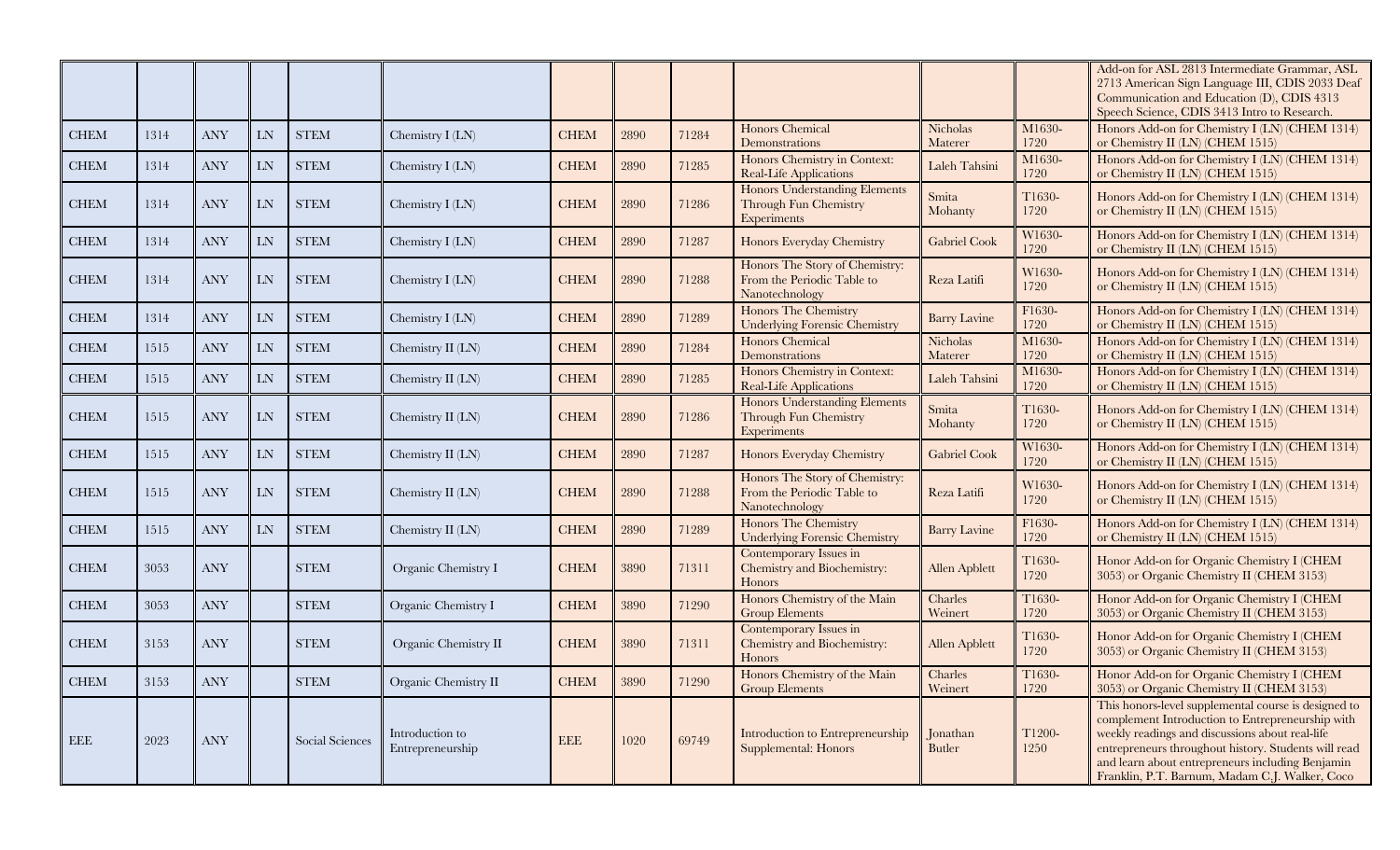|              |       |            |            |                                                          |             |      |       |                                                                                |              |                | Chanel, Enzo Ferrari, Arianna Huffington, Jay-Z,<br>and others. As part of the course, students will take<br>turns teaching their fellow classmates about specific<br>entrepreneurs and leading discussions about how<br>each entrepreneur demonstrated concepts covered in<br>EEE 2023. This is a discussion-based honors course<br>add-on and students will be graded on their<br>presentations, leadership, and in-class participation.                                                                                                                                                                                                                                                                                                                                                                                                                                                                                                                                                                                                                                                                                                                                                                                                                                                                      |
|--------------|-------|------------|------------|----------------------------------------------------------|-------------|------|-------|--------------------------------------------------------------------------------|--------------|----------------|-----------------------------------------------------------------------------------------------------------------------------------------------------------------------------------------------------------------------------------------------------------------------------------------------------------------------------------------------------------------------------------------------------------------------------------------------------------------------------------------------------------------------------------------------------------------------------------------------------------------------------------------------------------------------------------------------------------------------------------------------------------------------------------------------------------------------------------------------------------------------------------------------------------------------------------------------------------------------------------------------------------------------------------------------------------------------------------------------------------------------------------------------------------------------------------------------------------------------------------------------------------------------------------------------------------------|
| ${\rm ENGL}$ | AP?IB | <b>ANY</b> | Humanities | AP, IB or Concurrent Credit<br>for English 1113 and 1213 | <b>HONR</b> | 2890 | 67163 | Mythology and Folklore in<br><b>Graphic Novels: Honors</b>                     | Daniel Morse | R0900-<br>0950 | Many have argued that superhero stories are our<br>modern myths. But what about the plots, characters,<br>and interactions these stories import from older<br>mythological and folkloric traditions? This course<br>will examine the disparate-and often overlapping-<br>uses of mythology and folklore from around the<br>world in popular comics released by mainstream<br>publishers such as Marvel and DC; critically<br>acclaimed series by writers such as Neil Gaiman,<br>Mike Mignola, and Natasha Alterici; and excerpts<br>from graphic novels that take inspiration from<br>Greek, Norse, Irish, Russian, African, Egyptian,<br>Chinese, Japanese, and Pacific Island lore. Students<br>will think and write critically about contemporary<br>depictions of traditional characters, create their own<br>storyline using elements adapted from myths and/or<br>folktales, and submit papers that explain the choices<br>involved in their own mythmaking process.                                                                                                                                                                                                                                                                                                                                     |
| ENGL         | AP/IB |            | Humanities | AP, IB or Concurrent Credit<br>for English 1113 and 1213 | <b>HONR</b> | 2890 | 67165 | <b>Stuff OSU Should Know:</b><br>Podcasting OSU History and<br>Culture: Honors | Seth Wood    | W1030-<br>1120 | In this course students will contribute to the design,<br>production, and distribution of a podcast that offers<br>a students' perspective on the past, present, and<br>future of Oklahoma State University. In past<br>iterations of this course research topics have ranged<br>from historical inquiries into Oklahoma A&M /<br>OSU during times of war and the economic<br>foundations of the University in the Land Grant<br>System to more topical matters like construction on<br>campus, Greek Life at OSU, and Homecoming, but<br>students will choose their own desired topics of<br>research and podcasting based on in-class group<br>brainstorming sessions. The semester will commence<br>with a collaborative campaign to review and market<br>the existing episodes of Stuff OSU Should Know<br>and an individual project for which you must follow<br>a podcast and write a review of it with an audience<br>of your peers in mind. In the second half of the<br>semester you will work alone or in a group to create<br>new content for Stuff OSU Should Know. Podcast<br>contributions can take the form of composing and<br>reading podcast scripts, or audio editing, visual<br>design, marketing, and other sorts of labor that don't<br>involve listening to your own recorded voice. For |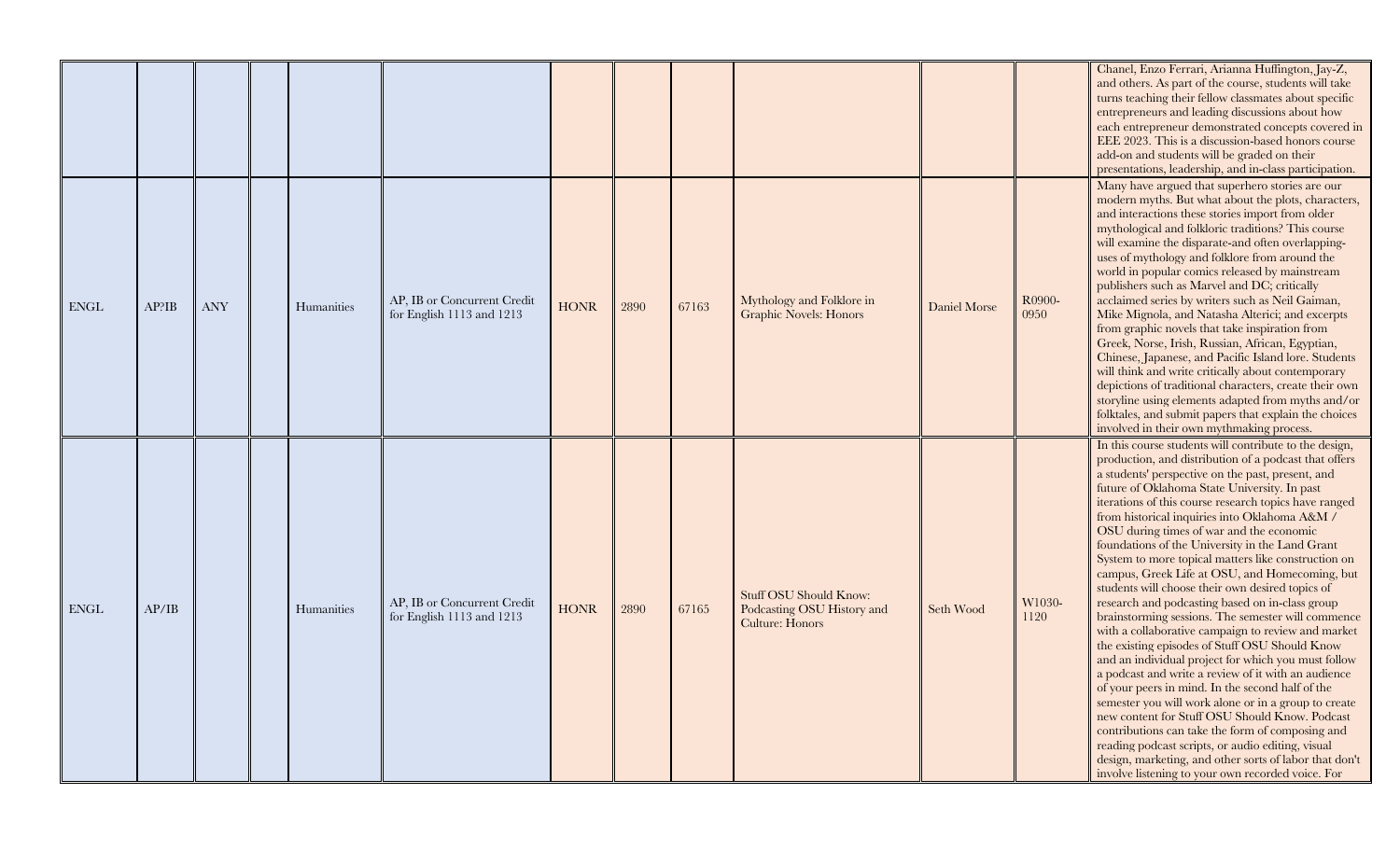|             |      |            |             |             |                                               |             |      |       |                                                                                            |                            |                | instance, one student's workload involved making<br>various visualizations of the podcast's contents, based<br>on discussions we had in class about representation<br>and accessibility. Whatever the reach of the podcast<br>episodes themselves, the creation of them provides<br>students with a novel opportunity to refine their<br>abilities to perform scholarly research, to conduct<br>interviews, to articulate scripted and improvised<br>discourse, market materials online and in physical<br>spaces through visual media, and to converse and<br>collaborate productively with their peers.                                                                                                                                                                                                                                                   |
|-------------|------|------------|-------------|-------------|-----------------------------------------------|-------------|------|-------|--------------------------------------------------------------------------------------------|----------------------------|----------------|-------------------------------------------------------------------------------------------------------------------------------------------------------------------------------------------------------------------------------------------------------------------------------------------------------------------------------------------------------------------------------------------------------------------------------------------------------------------------------------------------------------------------------------------------------------------------------------------------------------------------------------------------------------------------------------------------------------------------------------------------------------------------------------------------------------------------------------------------------------|
| <b>ENGR</b> | 1111 | <b>ANY</b> |             | <b>STEM</b> | Introduction to Engineering                   | <b>ENGR</b> | 1000 | 69776 | Beyond Failure -- Learning from<br><b>Failures and Natural Disasters:</b><br><b>Honors</b> | Norbert<br>Delatte         | R1630-<br>1720 | An introduction to engineering failure analysis and<br>forensic engineering. In depth study of failure case<br>histories across various disciplines of engineering.<br>How failures and lessons learned are used to<br>improve codes, procedures, and practices. Ethical<br>and professional issues in engineering are also<br>discussed.                                                                                                                                                                                                                                                                                                                                                                                                                                                                                                                   |
| <b>ENGR</b> | 1111 | <b>ANY</b> | $\mathbf N$ | <b>STEM</b> | Introduction to Engineering                   | AG          | 2890 | 69789 | <b>Sustainability Discussion: Honors</b>                                                   | Danielle<br>Bellmer        | W1130-<br>1220 | An open discussion and debate about the pros and<br>cons of sustainability efforts in our everyday lives.<br>Topics will include sustainable packaging and the<br>debate surrounding the banning of plastic bags and<br>straws, sustainable agricultural practices, sustainable<br>water use and water rights, sustainable energy<br>generation, and sustainability efforts in textile<br>production and the "fast fashion" industry.                                                                                                                                                                                                                                                                                                                                                                                                                       |
| <b>ENGR</b> | 1332 | <b>ANY</b> |             | <b>STEM</b> | <b>Engineering Design with</b><br>CAD for MAE | <b>ENGR</b> | 1000 | 69778 | Engineering Design with CAD for<br><b>MAE</b> : Honors                                     | Jeffrey<br>Callicoat       | F1130-<br>1220 | Add-on for Engineering Design with CAD for MAE                                                                                                                                                                                                                                                                                                                                                                                                                                                                                                                                                                                                                                                                                                                                                                                                              |
| <b>ENTO</b> | 2003 | <b>ANY</b> | N           | <b>STEM</b> | Insects and Society (N)                       | <b>ENTO</b> | 4400 | 61440 | Honors Insects & Society                                                                   | William<br>Hoback          | W1400-<br>1450 | Insects and Society examines the role insects have<br>played in human lives historically and in the present<br>day. Insects contribute more than \$50 billion dollars<br>to the U.S. economy and they kill more than one<br>million people worldwide every year. For the fall<br>Honors option, we will read and discuss Locust by<br>Jeff Lockwood. The Rocky Mountain migratory<br>locust was the most abundant animal on the planet<br>and caused great hardships until the early 1900s as<br>the western United States was settled. Today, it is<br>extinct. This book examines the impact of the locust<br>on the American west and reasons for its unintended<br>extinction. Students will investigate the roles of<br>biodiversity, ecology, and human disturbance in<br>shaping our world in the past, present, in order to<br>consider the future. |
| <b>ENVM</b> | 1113 | 61080      | $\mathbf N$ | <b>STEM</b> | Elements of Environmental<br>Science (N)      | AG          | 2890 | 69789 | <b>Sustainability Discussion: Honors</b>                                                   | Danielle<br><b>Bellmer</b> | W1130-<br>1220 | An open discussion and debate about the pros and<br>cons of sustainability efforts in our everyday lives.<br>Topics will include sustainable packaging and the<br>debate surrounding the banning of plastic bags and<br>straws, sustainable agricultural practices, sustainable<br>water use and water rights, sustainable energy                                                                                                                                                                                                                                                                                                                                                                                                                                                                                                                           |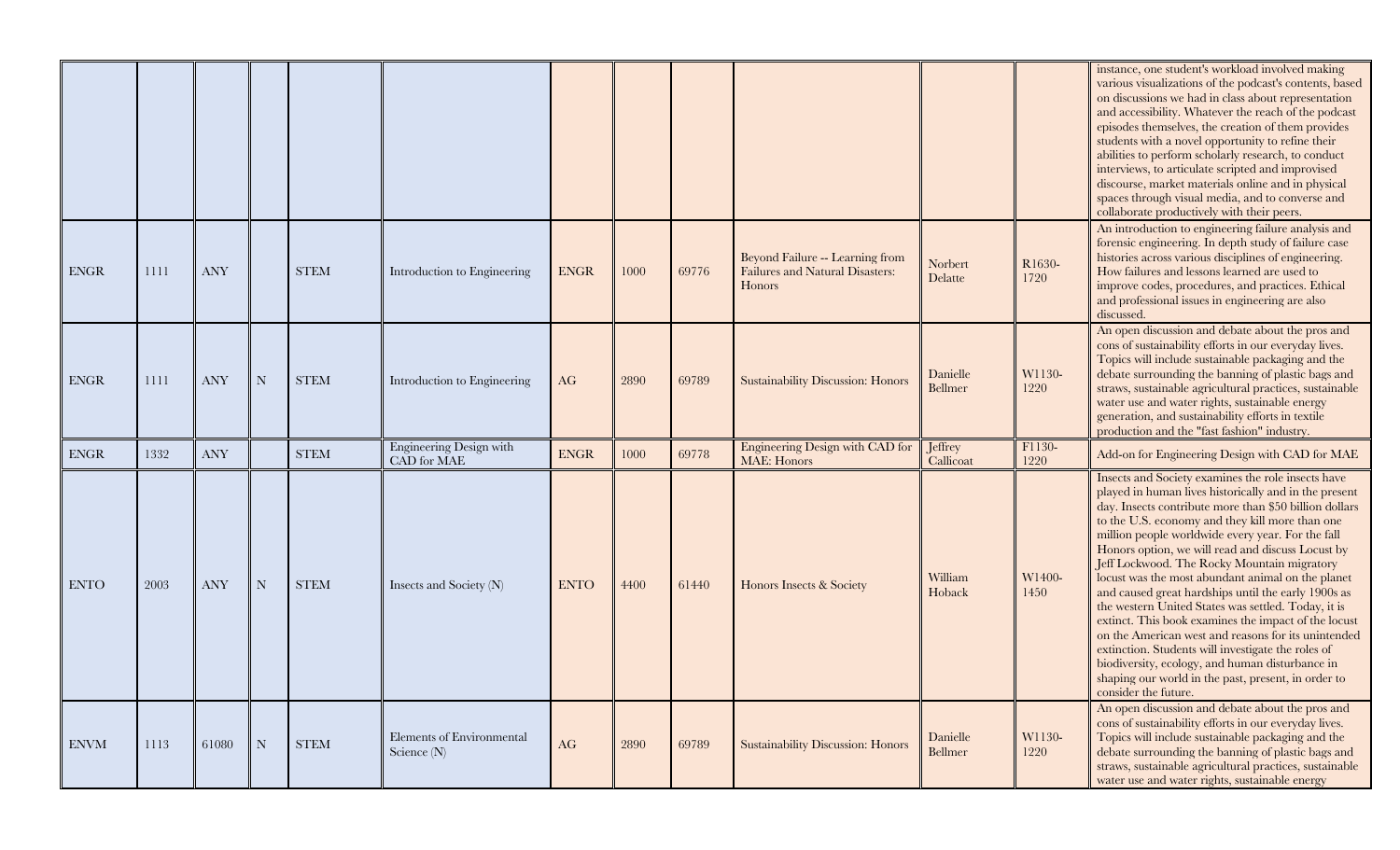|             |      |            |           |                 |                                            |             |      |       |                                                       |                       |                | generation, and sustainability efforts in textile<br>production and the "fast fashion" industry.                                                                                                                                                                                                                                                                                                                                                                                                                                                                                                                                                                                                                                                                                                                                                                                                                                                                                                                                                                                                                           |
|-------------|------|------------|-----------|-----------------|--------------------------------------------|-------------|------|-------|-------------------------------------------------------|-----------------------|----------------|----------------------------------------------------------------------------------------------------------------------------------------------------------------------------------------------------------------------------------------------------------------------------------------------------------------------------------------------------------------------------------------------------------------------------------------------------------------------------------------------------------------------------------------------------------------------------------------------------------------------------------------------------------------------------------------------------------------------------------------------------------------------------------------------------------------------------------------------------------------------------------------------------------------------------------------------------------------------------------------------------------------------------------------------------------------------------------------------------------------------------|
| <b>GEOG</b> | 1113 | <b>ANY</b> | IS        | Social Sciences | Introduction to Cultural<br>Geography (IS) | <b>GEOG</b> | 2890 | 64921 | Honors Experience in<br>Geography: Cultural Geography | <b>Brad Bays</b>      | R1500-<br>1615 | This one credit-hour honors class will emphasize<br>critical discussion. Accordingly, students will 1) read<br>and discuss additional readings associated with each<br>textbook chapter's theme 2) write short critical<br>reaction papers on additional reading associated<br>with each textbook chapter's theme and 3) do a<br>creative research project based on a theme from the<br>course, presenting that research to the class. (May be<br>taken with any GEOG 1113 section)                                                                                                                                                                                                                                                                                                                                                                                                                                                                                                                                                                                                                                        |
| GEOG        | 1114 | <b>ANY</b> | LN        | <b>STEM</b>     | Physical Geology (LN)                      | <b>GEOL</b> | 2890 | 65873 | <b>Earth Resources: Honors</b>                        | Natascha<br>Riedinger | T1500-<br>1550 | A large amount of the various resources used by<br>human society have their origin in geologic events<br>and processes. This course will aim to provide a<br>more in-depth introduction to key resources<br>alongside GEOL1114. The resources to be covered<br>will include energy, minerals, rocks and those<br>necessary for life. Specific resources that may be<br>covered include groundwater, surface water, soil,<br>building materials, metals - precious, base and<br>technology specific, renewable energy and fossil<br>fuels. Currently, the relative importance of different<br>resources is changing, and understanding their origin<br>is important to investigating these changes.<br>Examples include the decline in coal production<br>related to an increase in gas and renewable energy<br>resources, as well the changing need for different<br>metals to support the development of technologies<br>like smart phones, touch screens, solar panels,<br>electric cars and large capacity batteries.                                                                                                   |
| <b>GEOL</b> | 1003 | 66384      | ${\rm N}$ | <b>STEM</b>     | The Story of Dinosaurs (N)                 | <b>GEOL</b> | 2890 | 70366 | <b>Beyond Dinosaurs: Honors</b>                       | <b>Ashley Burkett</b> | M1130-<br>1220 | Beyond Dinosaurs is an add-on option for GEOL<br>1003: The Story of Dinosaurs. Beyond Dinosaurs<br>will allow students to delve deeper into their<br>dinosaur curiosities through student-driven research,<br>creative, or constructive based project. Students are<br>expected develop and complete an independent<br>project complimentary to, but in more detail than,<br>the materials being covered in GEOL 1003: The<br>Story of Dinosaurs. The instructor has a list of ideas<br>which may be of interest for the student to work on,<br>but students are welcome to generate their own ideas<br>for the projects. Projects should consist of a written<br>or tangible physical model/material generated as a<br>result of the student's research. An example of a<br>written report includes the aggregation of scientific<br>literature into one synthesized document consisting<br>of 10-15 pages. If a physical model or set of materials<br>is generated it should be turned in with a short 5-<br>8page description and explanation of the project. An<br>example of such a project would be a scale model of |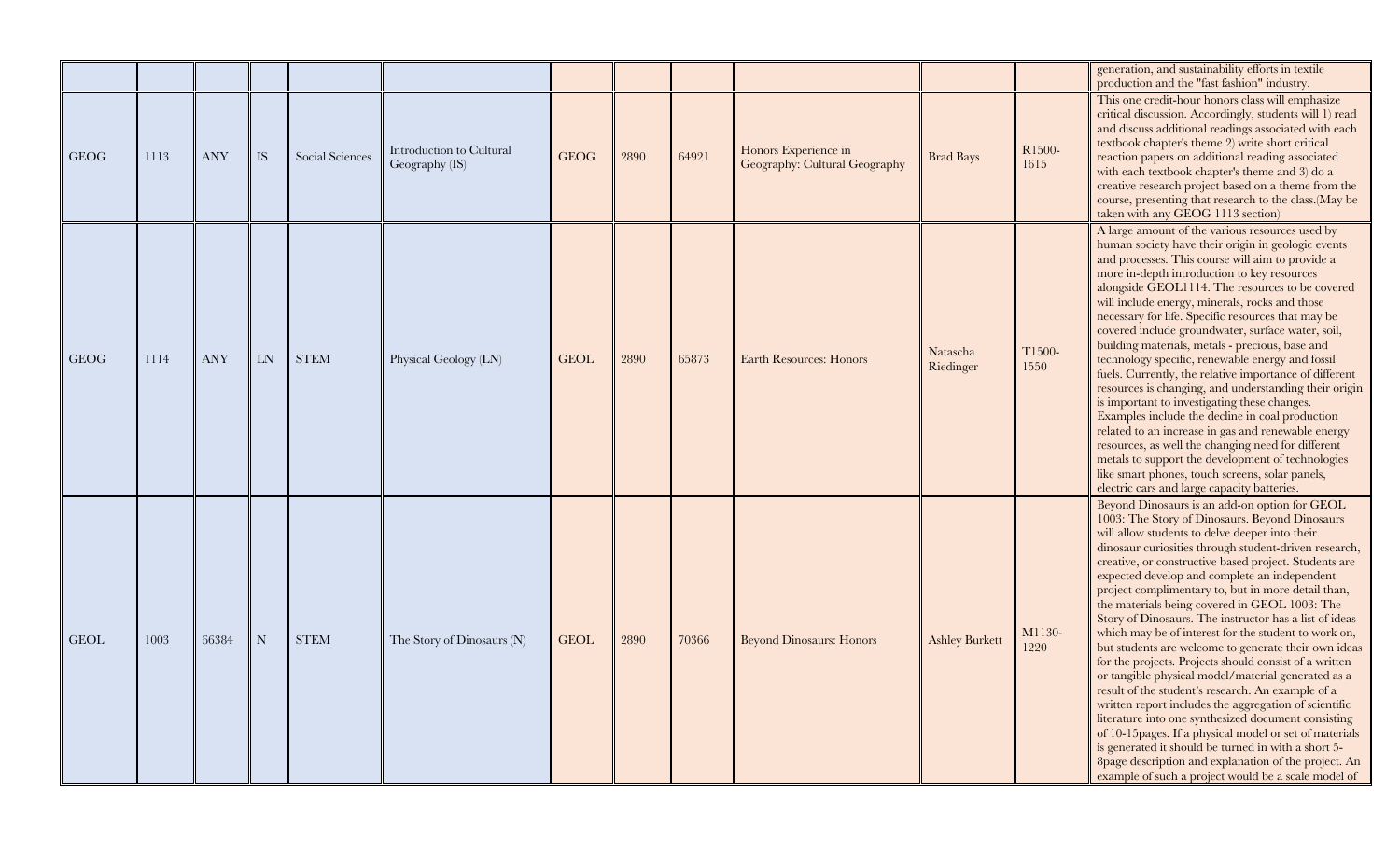|             |      |            |            |                                     |             |      |       |                                                                                  |              |                | a dinosaur or portion of a dinosaur in which the<br>accompanying text sites the sources and reasonings<br>behind model dimensions or artistic choices.<br>Students will meet weekly with the instructor to<br>discuss their idea, progress, and troubleshoot issues.<br>The use of 3D printing can also be made available<br>once students have completed training on the<br>Geology 3D printers.                                                                                                                                                                                                                                                                                                                                                                                                                                                                                                                                                                                                                                                                                                                                                                                                                                                                       |
|-------------|------|------------|------------|-------------------------------------|-------------|------|-------|----------------------------------------------------------------------------------|--------------|----------------|-------------------------------------------------------------------------------------------------------------------------------------------------------------------------------------------------------------------------------------------------------------------------------------------------------------------------------------------------------------------------------------------------------------------------------------------------------------------------------------------------------------------------------------------------------------------------------------------------------------------------------------------------------------------------------------------------------------------------------------------------------------------------------------------------------------------------------------------------------------------------------------------------------------------------------------------------------------------------------------------------------------------------------------------------------------------------------------------------------------------------------------------------------------------------------------------------------------------------------------------------------------------------|
| <b>HIST</b> | 1103 | <b>ANY</b> | Humanities | Survey of American History          | <b>HIST</b> | 3890 | 71668 | From Assassin's Creed to Witcher:<br>Medieval History and Modern<br>Media Honors | Emily Graham | T0900-<br>0950 | From video games to TV and movies, the pre-<br>modern past is everywhere in the media we<br>consume. This course will consider three<br>fundamental questions: How does historical<br>knowledge shape modern media? How are mis-<br>interpretations and abuse of historical narrative<br>reflected and spread by modern media? Can we use<br>modern media to learn, and even teach, history? We<br>will examine a range of media and periods including<br>Assassin's Creed, the Crusades and Renaissance<br>Italy; the Witcher and Polish nationalism; Sid<br>Meier's Civilizations; Disney movies; and Game of<br>Thrones. May be used as an add-on for any of the<br>following courses: HIST 1103 Survey of American<br>History, HIST 1493 American History Since 1865<br>(DH). HIST 1613 Western Civilization to 1500 (H),<br>HIST 1623 Western Civilization after 1500 (H),<br>HIST 1713 Survey of Eastern Civilization (H),<br>HIST 1813 World History from Ancient Times to<br>1500 (H), HIST 1823 World History 1500 to Present<br>(H), HIST 3203 History of the Present (H), HIST<br>3363 Popular Religion in the West, 1300-1700 (H),<br>HIST 3373 Invasion and Identity: The Medieval<br>English World: 700-1400 (H), HIST 3383 Tudor-<br>Stuart England (H). |
| <b>HIST</b> | 1493 | <b>ANY</b> | Humanities | American History Since 1865<br>(DH) | <b>HIST</b> | 3890 | 71668 | From Assassin's Creed to Witcher:<br>Medieval History and Modern<br>Media Honors | Emily Graham | T0900-<br>0950 | From video games to TV and movies, the pre-<br>modern past is everywhere in the media we<br>consume. This course will consider three<br>fundamental questions: How does historical<br>knowledge shape modern media? How are mis-<br>interpretations and abuse of historical narrative<br>reflected and spread by modern media? Can we use<br>modern media to learn, and even teach, history? We<br>will examine a range of media and periods including<br>Assassin's Creed, the Crusades and Renaissance<br>Italy; the Witcher and Polish nationalism; Sid<br>Meier's Civilizations; Disney movies; and Game of<br>Thrones. May be used as an add-on for any of the<br>following courses: HIST 1103 Survey of American<br>History, HIST 1493 American History Since 1865<br>(DH). HIST 1613 Western Civilization to 1500 (H),<br>HIST 1623 Western Civilization after 1500 (H),                                                                                                                                                                                                                                                                                                                                                                                         |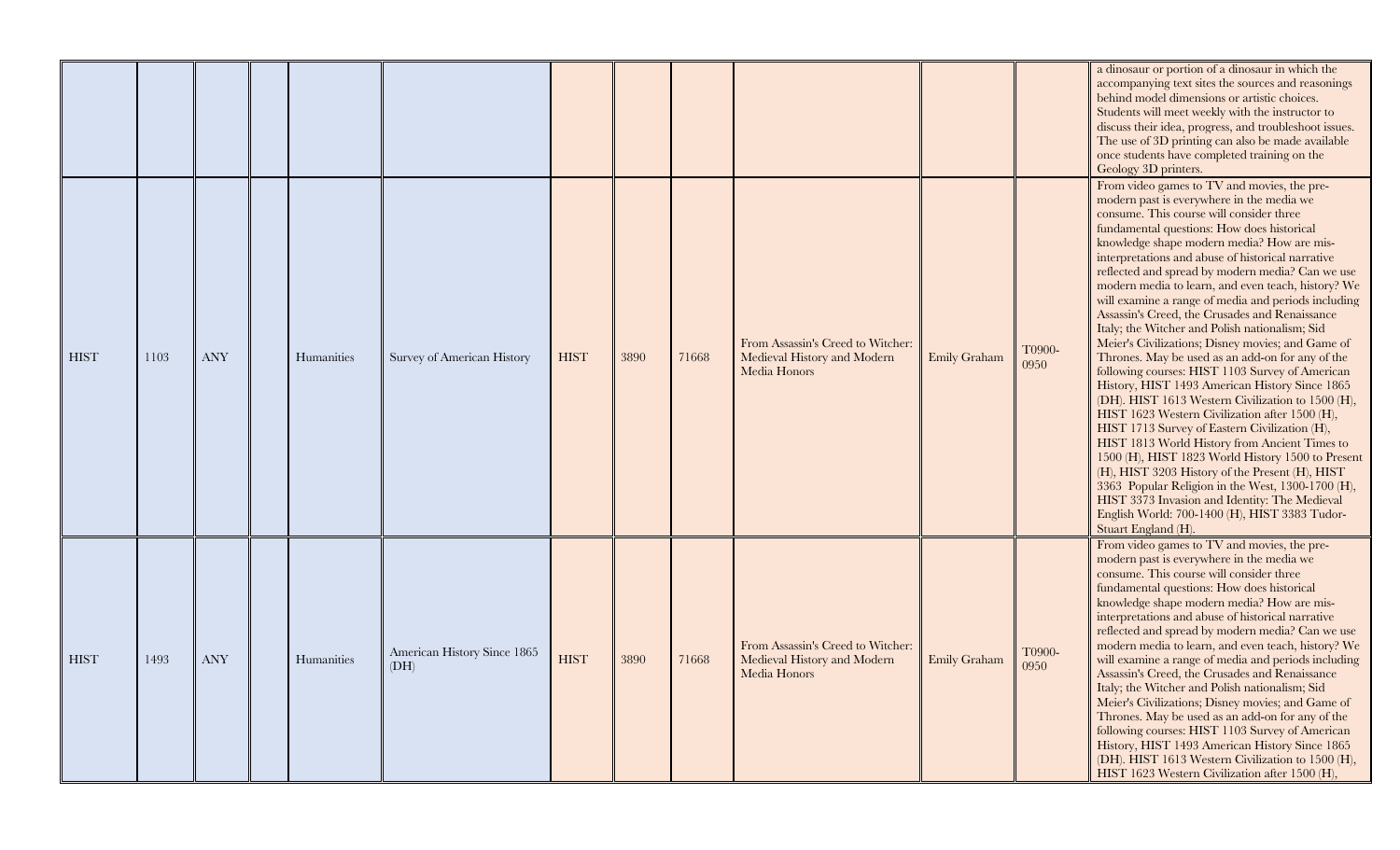|             |      |            |           |            |                                                |             |      |       |                                                                                  |              |                | HIST 1713 Survey of Eastern Civilization (H),<br>HIST 1813 World History from Ancient Times to<br>1500 (H), HIST 1823 World History 1500 to Present<br>(H), HIST 3203 History of the Present (H), HIST<br>3363 Popular Religion in the West, 1300-1700 (H),<br>HIST 3373 Invasion and Identity: The Medieval<br>English World: 700-1400 (H), HIST 3383 Tudor-<br>Stuart England (H).                                                                                                                                                                                                                                                                                                                                                                                                                                                                                                                                                                                                                                                                                                                                                                                                                                                                                    |
|-------------|------|------------|-----------|------------|------------------------------------------------|-------------|------|-------|----------------------------------------------------------------------------------|--------------|----------------|-------------------------------------------------------------------------------------------------------------------------------------------------------------------------------------------------------------------------------------------------------------------------------------------------------------------------------------------------------------------------------------------------------------------------------------------------------------------------------------------------------------------------------------------------------------------------------------------------------------------------------------------------------------------------------------------------------------------------------------------------------------------------------------------------------------------------------------------------------------------------------------------------------------------------------------------------------------------------------------------------------------------------------------------------------------------------------------------------------------------------------------------------------------------------------------------------------------------------------------------------------------------------|
| <b>HIST</b> | 1613 | <b>ANY</b> | H         | Humanities | History of Western<br>Civilization to 1500 (H) | <b>HIST</b> | 3890 | 71668 | From Assassin's Creed to Witcher:<br>Medieval History and Modern<br>Media Honors | Emily Graham | T0900-<br>0950 | From video games to TV and movies, the pre-<br>modern past is everywhere in the media we<br>consume. This course will consider three<br>fundamental questions: How does historical<br>knowledge shape modern media? How are mis-<br>interpretations and abuse of historical narrative<br>reflected and spread by modern media? Can we use<br>modern media to learn, and even teach, history? We<br>will examine a range of media and periods including<br>Assassin's Creed, the Crusades and Renaissance<br>Italy; the Witcher and Polish nationalism; Sid<br>Meier's Civilizations; Disney movies; and Game of<br>Thrones. May be used as an add-on for any of the<br>following courses: HIST 1103 Survey of American<br>History, HIST 1493 American History Since 1865<br>(DH). HIST 1613 Western Civilization to 1500 (H),<br>HIST 1623 Western Civilization after 1500 (H),<br>HIST 1713 Survey of Eastern Civilization (H),<br>HIST 1813 World History from Ancient Times to<br>1500 (H), HIST 1823 World History 1500 to Present<br>(H), HIST 3203 History of the Present (H), HIST<br>3363 Popular Religion in the West, 1300-1700 (H),<br>HIST 3373 Invasion and Identity: The Medieval<br>English World: 700-1400 (H), HIST 3383 Tudor-<br>Stuart England (H). |
| <b>HIST</b> | 1623 | <b>ANY</b> | <b>DH</b> | Humanities | Western Civilization after<br>1500(H)          | <b>HIST</b> | 3890 | 71668 | From Assassin's Creed to Witcher:<br>Medieval History and Modern<br>Media Honors | Emily Graham | T0900-<br>0950 | From video games to TV and movies, the pre-<br>modern past is everywhere in the media we<br>consume. This course will consider three<br>fundamental questions: How does historical<br>knowledge shape modern media? How are mis-<br>interpretations and abuse of historical narrative<br>reflected and spread by modern media? Can we use<br>modern media to learn, and even teach, history? We<br>will examine a range of media and periods including<br>Assassin's Creed, the Crusades and Renaissance<br>Italy; the Witcher and Polish nationalism; Sid<br>Meier's Civilizations; Disney movies; and Game of<br>Thrones. May be used as an add-on for any of the<br>following courses: HIST 1103 Survey of American<br>History, HIST 1493 American History Since 1865<br>(DH). HIST 1613 Western Civilization to 1500 (H),<br>HIST 1623 Western Civilization after 1500 (H),                                                                                                                                                                                                                                                                                                                                                                                         |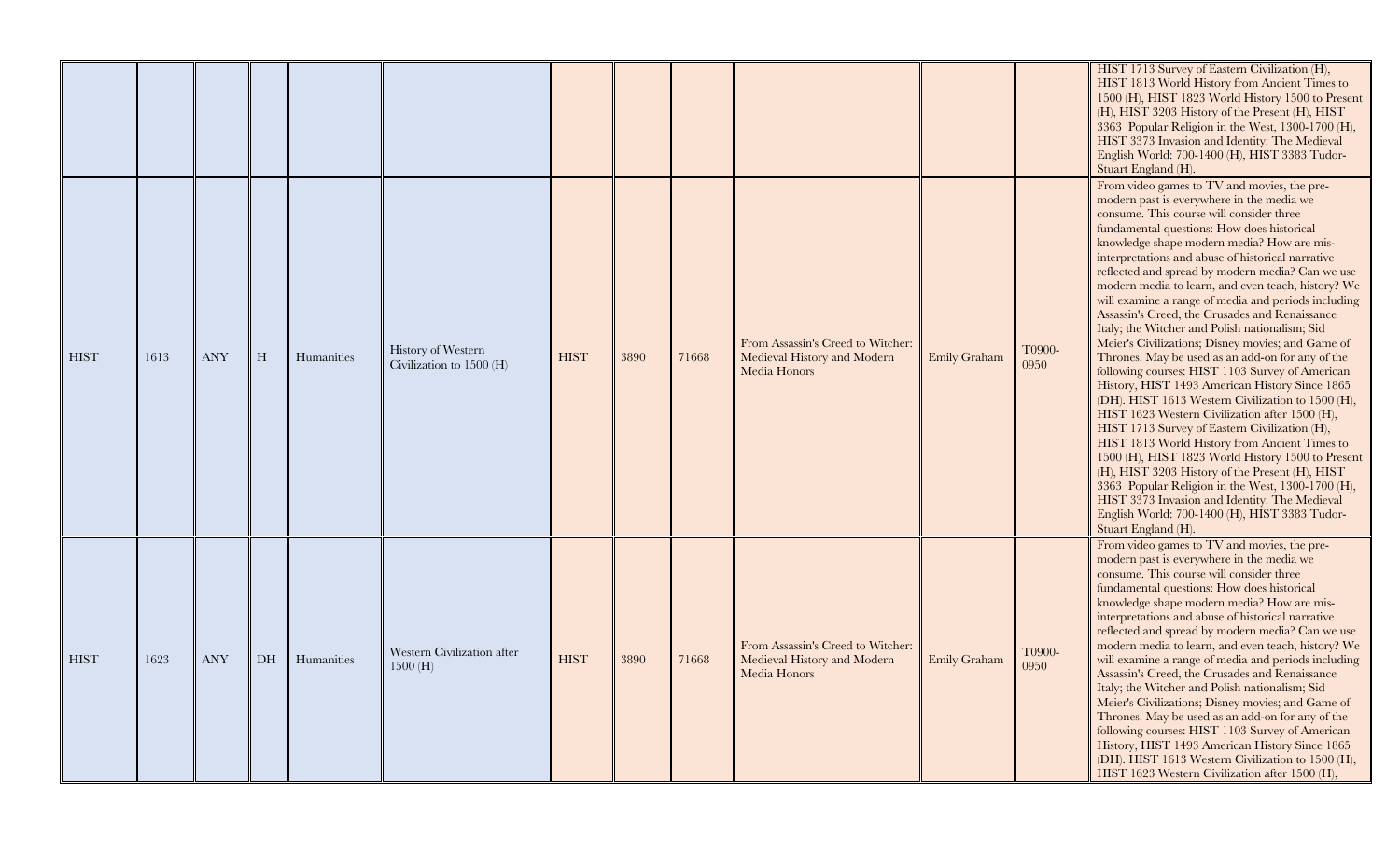|             |      |            |   |            |                                                   |             |      |       |                                                                                  |              |                | HIST 1713 Survey of Eastern Civilization (H),<br>HIST 1813 World History from Ancient Times to<br>1500 (H), HIST 1823 World History 1500 to Present<br>(H), HIST 3203 History of the Present (H), HIST<br>3363 Popular Religion in the West, 1300-1700 (H),<br>HIST 3373 Invasion and Identity: The Medieval<br>English World: 700-1400 (H), HIST 3383 Tudor-<br>Stuart England (H).                                                                                                                                                                                                                                                                                                                                                                                                                                                                                                                                                                                                                                                                                                                                                                                                                                                                                    |
|-------------|------|------------|---|------------|---------------------------------------------------|-------------|------|-------|----------------------------------------------------------------------------------|--------------|----------------|-------------------------------------------------------------------------------------------------------------------------------------------------------------------------------------------------------------------------------------------------------------------------------------------------------------------------------------------------------------------------------------------------------------------------------------------------------------------------------------------------------------------------------------------------------------------------------------------------------------------------------------------------------------------------------------------------------------------------------------------------------------------------------------------------------------------------------------------------------------------------------------------------------------------------------------------------------------------------------------------------------------------------------------------------------------------------------------------------------------------------------------------------------------------------------------------------------------------------------------------------------------------------|
| <b>HIST</b> | 1713 | <b>ANY</b> | H | Humanities | Survey of Eastern Civilization<br>(H)             | <b>HIST</b> | 3890 | 71668 | From Assassin's Creed to Witcher:<br>Medieval History and Modern<br>Media Honors | Emily Graham | T0900-<br>0950 | From video games to TV and movies, the pre-<br>modern past is everywhere in the media we<br>consume. This course will consider three<br>fundamental questions: How does historical<br>knowledge shape modern media? How are mis-<br>interpretations and abuse of historical narrative<br>reflected and spread by modern media? Can we use<br>modern media to learn, and even teach, history? We<br>will examine a range of media and periods including<br>Assassin's Creed, the Crusades and Renaissance<br>Italy; the Witcher and Polish nationalism; Sid<br>Meier's Civilizations; Disney movies; and Game of<br>Thrones. May be used as an add-on for any of the<br>following courses: HIST 1103 Survey of American<br>History, HIST 1493 American History Since 1865<br>(DH). HIST 1613 Western Civilization to 1500 (H),<br>HIST 1623 Western Civilization after 1500 (H),<br>HIST 1713 Survey of Eastern Civilization (H),<br>HIST 1813 World History from Ancient Times to<br>1500 (H), HIST 1823 World History 1500 to Present<br>(H), HIST 3203 History of the Present (H), HIST<br>3363 Popular Religion in the West, 1300-1700 (H),<br>HIST 3373 Invasion and Identity: The Medieval<br>English World: 700-1400 (H), HIST 3383 Tudor-<br>Stuart England (H). |
| <b>HIST</b> | 1813 | <b>ANY</b> | H | Humanities | World History from Ancient<br>Times to $1500$ (H) | <b>HIST</b> | 3890 | 71668 | From Assassin's Creed to Witcher:<br>Medieval History and Modern<br>Media Honors | Emily Graham | T0900-<br>0950 | From video games to TV and movies, the pre-<br>modern past is everywhere in the media we<br>consume. This course will consider three<br>fundamental questions: How does historical<br>knowledge shape modern media? How are mis-<br>interpretations and abuse of historical narrative<br>reflected and spread by modern media? Can we use<br>modern media to learn, and even teach, history? We<br>will examine a range of media and periods including<br>Assassin's Creed, the Crusades and Renaissance<br>Italy; the Witcher and Polish nationalism; Sid<br>Meier's Civilizations; Disney movies; and Game of<br>Thrones. May be used as an add-on for any of the<br>following courses: HIST 1103 Survey of American<br>History, HIST 1493 American History Since 1865<br>(DH). HIST 1613 Western Civilization to 1500 (H),<br>HIST 1623 Western Civilization after 1500 (H),                                                                                                                                                                                                                                                                                                                                                                                         |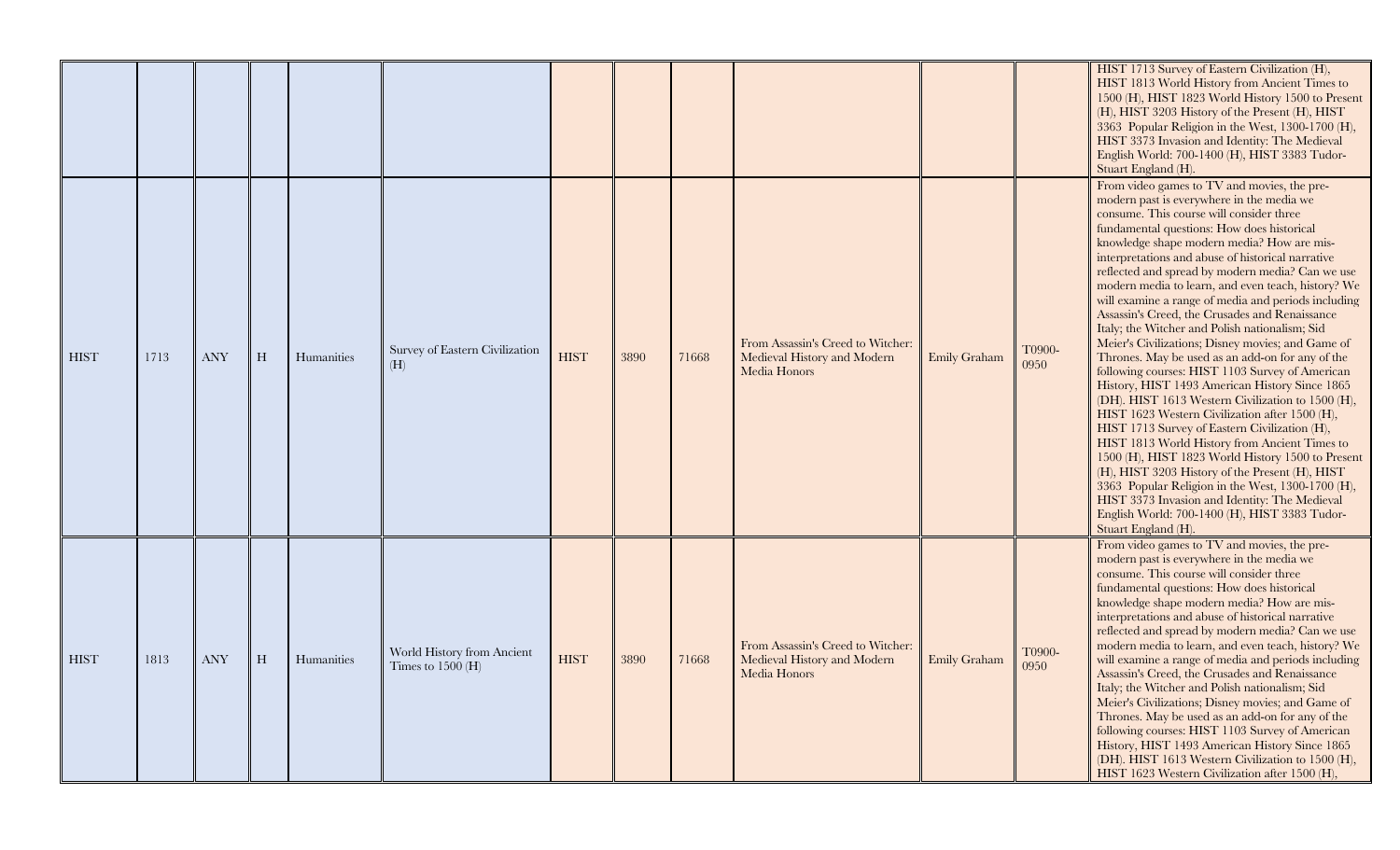|             |      |            |   |            |                                      |             |      |       |                                                                                  |              |                | HIST 1713 Survey of Eastern Civilization (H),<br>HIST 1813 World History from Ancient Times to<br>1500 (H), HIST 1823 World History 1500 to Present<br>(H), HIST 3203 History of the Present (H), HIST<br>3363 Popular Religion in the West, 1300-1700 (H),<br>HIST 3373 Invasion and Identity: The Medieval<br>English World: 700-1400 (H), HIST 3383 Tudor-<br>Stuart England (H).                                                                                                                                                                                                                                                                                                                                                                                                                                                                                                                                                                                                                                                                                                                                                                                                                                                                                    |
|-------------|------|------------|---|------------|--------------------------------------|-------------|------|-------|----------------------------------------------------------------------------------|--------------|----------------|-------------------------------------------------------------------------------------------------------------------------------------------------------------------------------------------------------------------------------------------------------------------------------------------------------------------------------------------------------------------------------------------------------------------------------------------------------------------------------------------------------------------------------------------------------------------------------------------------------------------------------------------------------------------------------------------------------------------------------------------------------------------------------------------------------------------------------------------------------------------------------------------------------------------------------------------------------------------------------------------------------------------------------------------------------------------------------------------------------------------------------------------------------------------------------------------------------------------------------------------------------------------------|
| <b>HIST</b> | 1823 | <b>ANY</b> | H | Humanities | World History 1500 to<br>Present (H) | <b>HIST</b> | 3890 | 71668 | From Assassin's Creed to Witcher:<br>Medieval History and Modern<br>Media Honors | Emily Graham | T0900-<br>0950 | From video games to TV and movies, the pre-<br>modern past is everywhere in the media we<br>consume. This course will consider three<br>fundamental questions: How does historical<br>knowledge shape modern media? How are mis-<br>interpretations and abuse of historical narrative<br>reflected and spread by modern media? Can we use<br>modern media to learn, and even teach, history? We<br>will examine a range of media and periods including<br>Assassin's Creed, the Crusades and Renaissance<br>Italy; the Witcher and Polish nationalism; Sid<br>Meier's Civilizations; Disney movies; and Game of<br>Thrones. May be used as an add-on for any of the<br>following courses: HIST 1103 Survey of American<br>History, HIST 1493 American History Since 1865<br>(DH). HIST 1613 Western Civilization to 1500 (H),<br>HIST 1623 Western Civilization after 1500 (H),<br>HIST 1713 Survey of Eastern Civilization (H),<br>HIST 1813 World History from Ancient Times to<br>1500 (H), HIST 1823 World History 1500 to Present<br>(H), HIST 3203 History of the Present (H), HIST<br>3363 Popular Religion in the West, 1300-1700 (H),<br>HIST 3373 Invasion and Identity: The Medieval<br>English World: 700-1400 (H), HIST 3383 Tudor-<br>Stuart England (H). |
| <b>HIST</b> | 3203 | <b>ANY</b> | H | Humanities | History of the Present (H),          | <b>HIST</b> | 3890 | 71668 | From Assassin's Creed to Witcher:<br>Medieval History and Modern<br>Media Honors | Emily Graham | T0900-<br>0950 | From video games to TV and movies, the pre-<br>modern past is everywhere in the media we<br>consume. This course will consider three<br>fundamental questions: How does historical<br>knowledge shape modern media? How are mis-<br>interpretations and abuse of historical narrative<br>reflected and spread by modern media? Can we use<br>modern media to learn, and even teach, history? We<br>will examine a range of media and periods including<br>Assassin's Creed, the Crusades and Renaissance<br>Italy; the Witcher and Polish nationalism; Sid<br>Meier's Civilizations; Disney movies; and Game of<br>Thrones. May be used as an add-on for any of the<br>following courses: HIST 1103 Survey of American<br>History, HIST 1493 American History Since 1865<br>(DH). HIST 1613 Western Civilization to 1500 (H),<br>HIST 1623 Western Civilization after 1500 (H),                                                                                                                                                                                                                                                                                                                                                                                         |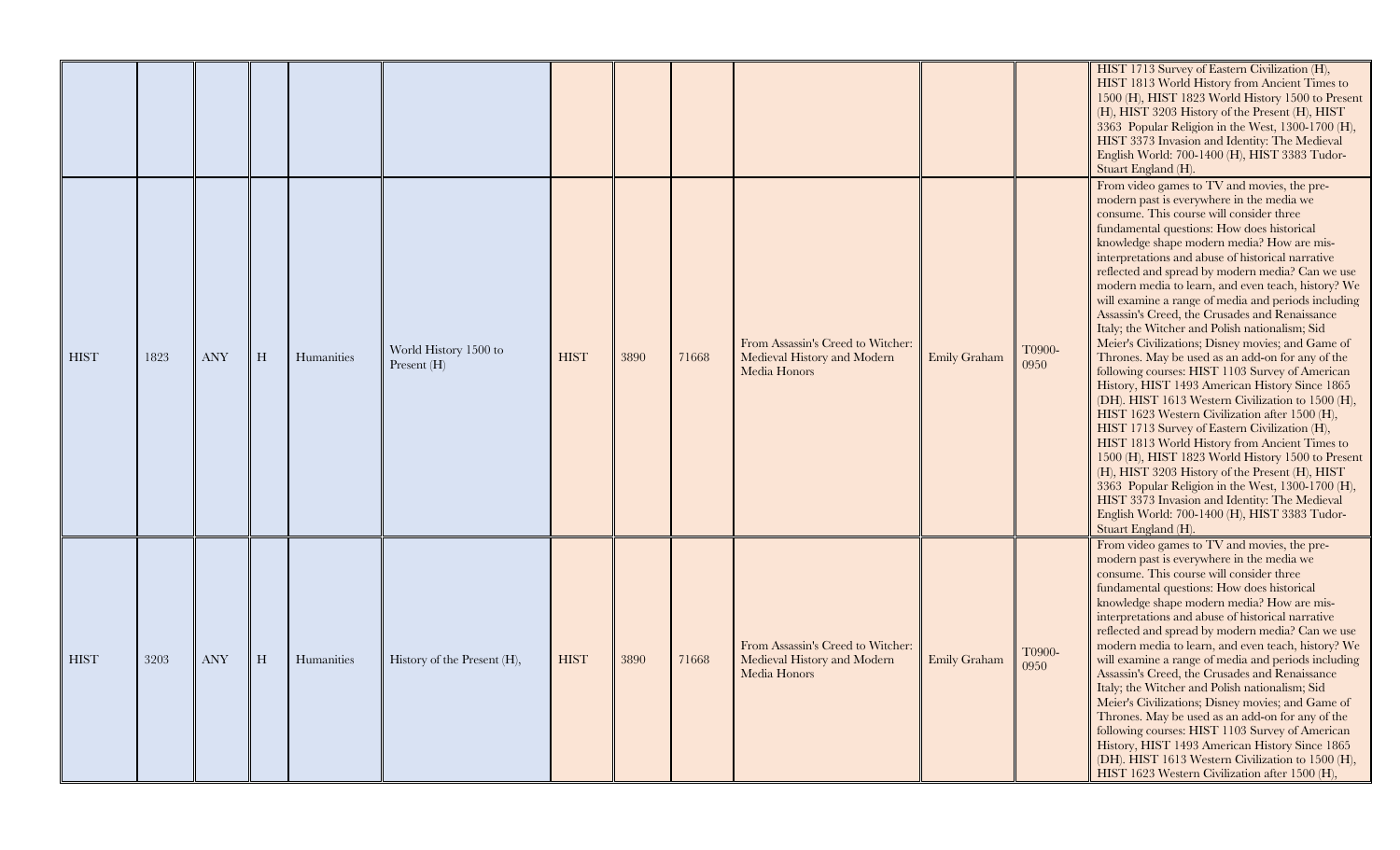|             |      |            |   |            |                                                                       |             |      |       |                                                                                  |                     |                | HIST 1713 Survey of Eastern Civilization (H),<br>HIST 1813 World History from Ancient Times to<br>1500 (H), HIST 1823 World History 1500 to Present<br>(H), HIST 3203 History of the Present (H), HIST<br>3363 Popular Religion in the West, 1300-1700 (H),<br>HIST 3373 Invasion and Identity: The Medieval<br>English World: 700-1400 (H), HIST 3383 Tudor-<br>Stuart England (H).                                                                                                                                                                                                                                                                                                                                                                                                                                                                                                                                                                                                                                                                                                                                                                                                                                                                                    |
|-------------|------|------------|---|------------|-----------------------------------------------------------------------|-------------|------|-------|----------------------------------------------------------------------------------|---------------------|----------------|-------------------------------------------------------------------------------------------------------------------------------------------------------------------------------------------------------------------------------------------------------------------------------------------------------------------------------------------------------------------------------------------------------------------------------------------------------------------------------------------------------------------------------------------------------------------------------------------------------------------------------------------------------------------------------------------------------------------------------------------------------------------------------------------------------------------------------------------------------------------------------------------------------------------------------------------------------------------------------------------------------------------------------------------------------------------------------------------------------------------------------------------------------------------------------------------------------------------------------------------------------------------------|
| <b>HIST</b> | 3363 | <b>ANY</b> | H | Humanities | Popular Religion in the West,<br>$1300 - 1700$ (H)                    | <b>HIST</b> | 3890 | 71668 | From Assassin's Creed to Witcher:<br>Medieval History and Modern<br>Media Honors | <b>Emily Graham</b> | T0900-<br>0950 | From video games to TV and movies, the pre-<br>modern past is everywhere in the media we<br>consume. This course will consider three<br>fundamental questions: How does historical<br>knowledge shape modern media? How are mis-<br>interpretations and abuse of historical narrative<br>reflected and spread by modern media? Can we use<br>modern media to learn, and even teach, history? We<br>will examine a range of media and periods including<br>Assassin's Creed, the Crusades and Renaissance<br>Italy; the Witcher and Polish nationalism; Sid<br>Meier's Civilizations; Disney movies; and Game of<br>Thrones. May be used as an add-on for any of the<br>following courses: HIST 1103 Survey of American<br>History, HIST 1493 American History Since 1865<br>(DH). HIST 1613 Western Civilization to 1500 (H),<br>HIST 1623 Western Civilization after 1500 (H),<br>HIST 1713 Survey of Eastern Civilization (H),<br>HIST 1813 World History from Ancient Times to<br>1500 (H), HIST 1823 World History 1500 to Present<br>(H), HIST 3203 History of the Present (H), HIST<br>3363 Popular Religion in the West, 1300-1700 (H),<br>HIST 3373 Invasion and Identity: The Medieval<br>English World: 700-1400 (H), HIST 3383 Tudor-<br>Stuart England (H). |
| <b>HIST</b> | 3373 | <b>ANY</b> | H | Humanities | Invasion and Identity: The<br>Medieval English World: 700-<br>1400(H) | <b>HIST</b> | 3890 | 71668 | From Assassin's Creed to Witcher:<br>Medieval History and Modern<br>Media Honors | Emily Graham        | T0900-<br>0950 | From video games to TV and movies, the pre-<br>modern past is everywhere in the media we<br>consume. This course will consider three<br>fundamental questions: How does historical<br>knowledge shape modern media? How are mis-<br>interpretations and abuse of historical narrative<br>reflected and spread by modern media? Can we use<br>modern media to learn, and even teach, history? We<br>will examine a range of media and periods including<br>Assassin's Creed, the Crusades and Renaissance<br>Italy; the Witcher and Polish nationalism; Sid<br>Meier's Civilizations; Disney movies; and Game of<br>Thrones. May be used as an add-on for any of the<br>following courses: HIST 1103 Survey of American<br>History, HIST 1493 American History Since 1865<br>(DH). HIST 1613 Western Civilization to 1500 (H),<br>HIST 1623 Western Civilization after 1500 (H),                                                                                                                                                                                                                                                                                                                                                                                         |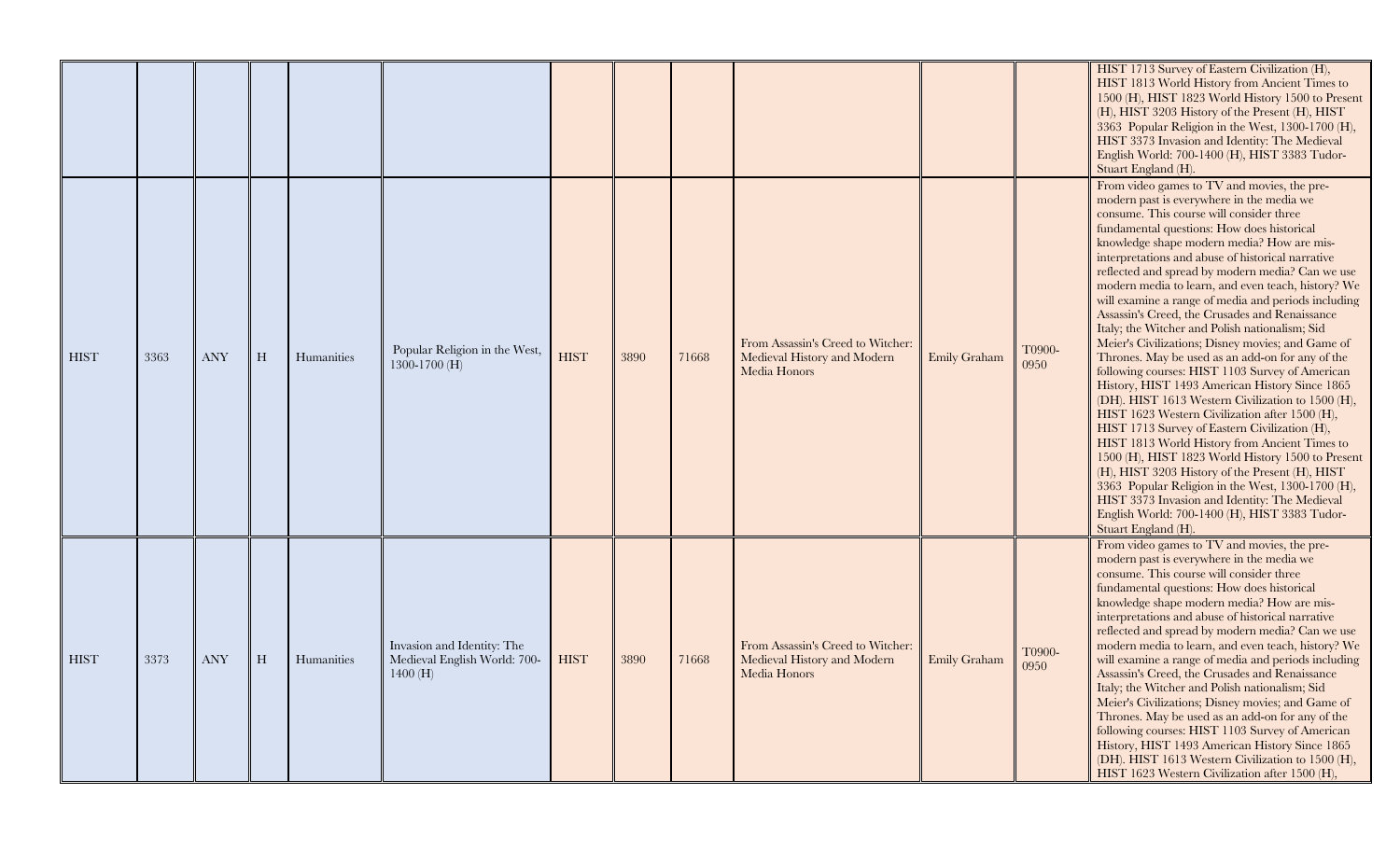|             |      |            |   |            |                                                   |             |      |       |                                                                                  |               |                | HIST 1713 Survey of Eastern Civilization (H),<br>HIST 1813 World History from Ancient Times to<br>1500 (H), HIST 1823 World History 1500 to Present<br>(H), HIST 3203 History of the Present (H), HIST<br>3363 Popular Religion in the West, 1300-1700 (H),<br>HIST 3373 Invasion and Identity: The Medieval<br>English World: 700-1400 (H), HIST 3383 Tudor-<br>Stuart England (H).                                                                                                                                                                                                                                                                                                                                                                                                                                                                                                                                                                                                                                                                                                                                                                                                                                                                                    |
|-------------|------|------------|---|------------|---------------------------------------------------|-------------|------|-------|----------------------------------------------------------------------------------|---------------|----------------|-------------------------------------------------------------------------------------------------------------------------------------------------------------------------------------------------------------------------------------------------------------------------------------------------------------------------------------------------------------------------------------------------------------------------------------------------------------------------------------------------------------------------------------------------------------------------------------------------------------------------------------------------------------------------------------------------------------------------------------------------------------------------------------------------------------------------------------------------------------------------------------------------------------------------------------------------------------------------------------------------------------------------------------------------------------------------------------------------------------------------------------------------------------------------------------------------------------------------------------------------------------------------|
| <b>HIST</b> | 3383 | <b>ANY</b> | H | Humanities | Tudor-Stuart England (H).                         | <b>HIST</b> | 3890 | 71668 | From Assassin's Creed to Witcher:<br>Medieval History and Modern<br>Media Honors | Emily Graham  | T0900-<br>0950 | From video games to TV and movies, the pre-<br>modern past is everywhere in the media we<br>consume. This course will consider three<br>fundamental questions: How does historical<br>knowledge shape modern media? How are mis-<br>interpretations and abuse of historical narrative<br>reflected and spread by modern media? Can we use<br>modern media to learn, and even teach, history? We<br>will examine a range of media and periods including<br>Assassin's Creed, the Crusades and Renaissance<br>Italy; the Witcher and Polish nationalism; Sid<br>Meier's Civilizations; Disney movies; and Game of<br>Thrones. May be used as an add-on for any of the<br>following courses: HIST 1103 Survey of American<br>History, HIST 1493 American History Since 1865<br>(DH). HIST 1613 Western Civilization to 1500 (H),<br>HIST 1623 Western Civilization after 1500 (H),<br>HIST 1713 Survey of Eastern Civilization (H),<br>HIST 1813 World History from Ancient Times to<br>1500 (H), HIST 1823 World History 1500 to Present<br>(H), HIST 3203 History of the Present (H), HIST<br>3363 Popular Religion in the West, 1300-1700 (H),<br>HIST 3373 Invasion and Identity: The Medieval<br>English World: 700-1400 (H), HIST 3383 Tudor-<br>Stuart England (H). |
| <b>HIST</b> | 1613 | <b>ANY</b> | H | Humanities | <b>History of Western</b><br>Civilization to 1500 | <b>HIST</b> | 3890 | 68702 | Magic and Superstition: Honors                                                   | David Dandrea | W1230-<br>1320 | This course will explore magic and superstition in<br>the Western tradition, from Antiquity to the<br>present. Magic was a serious subject of study,<br>investigated by scientists and theologians as a way to<br>unlock the secrets of nature and understand the<br>workings of supernatural power. Students will<br>examine how the efforts to differentiate between<br>learned magic and popular superstition shaped the<br>development of modern western science and<br>religious belief. Topics covered in the course include<br>Roman divination, medieval demonology, early<br>modern witchcraft, and Nazi paganism. This course<br>is an add-on for HIST 1613, History of Western<br>Civilization to 1500 - HIST 1623, History of<br>Western Civilization after 1500. HIST 3203, The<br>Medieval World, 500-1500, or HIST 3363, Popular<br>Religion in the West, 1300-1700                                                                                                                                                                                                                                                                                                                                                                                      |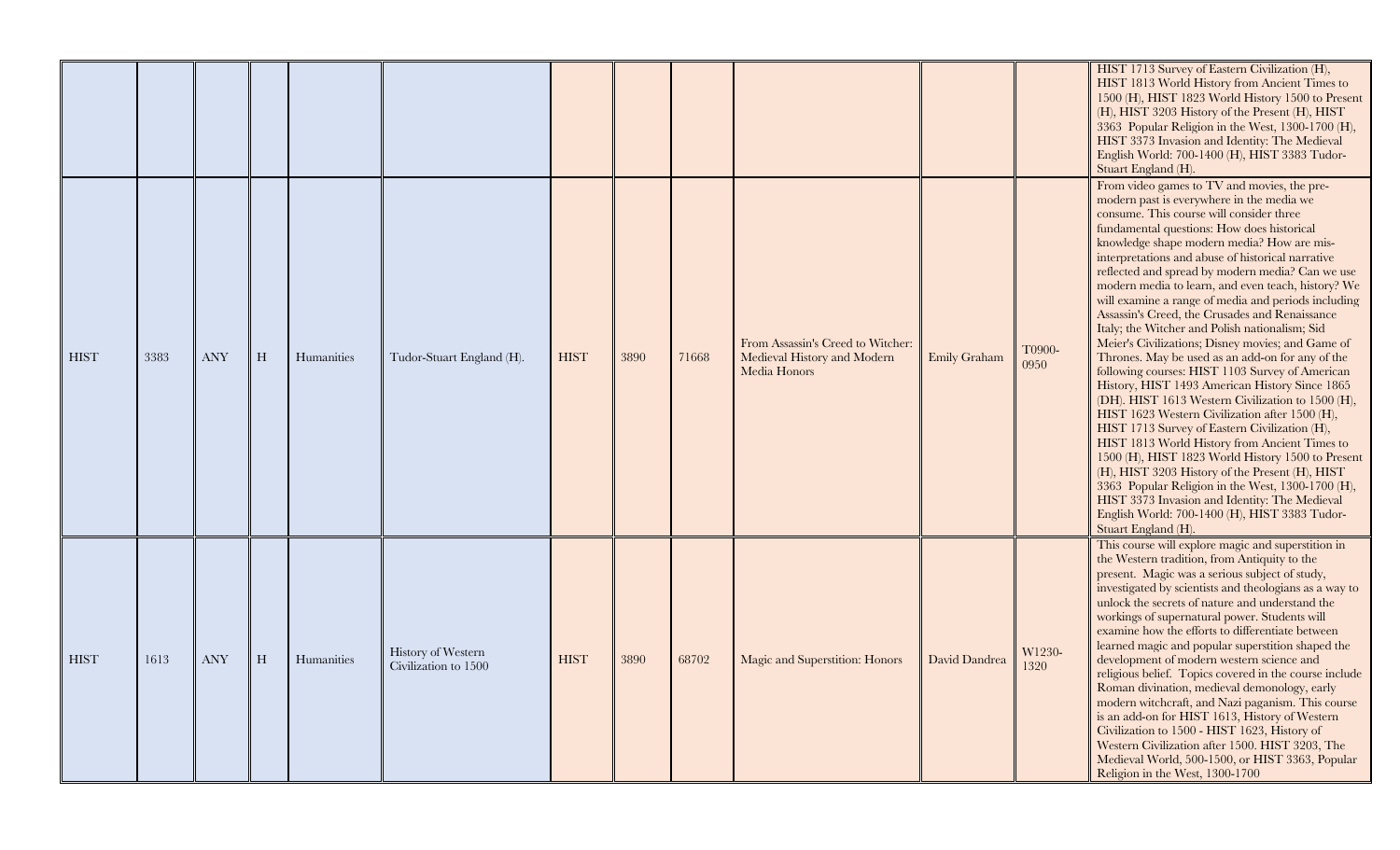| <b>HIST</b> | 1623 | <b>ANY</b> | H | Humanities | <b>History of Western</b><br>Civilization after 1500 | <b>HIST</b> | 3890 | 68702 | Magic and Superstition: Honors | David Dandrea | W1230-<br>1320 | This course will explore magic and superstition in<br>the Western tradition, from Antiquity to the<br>present. Magic was a serious subject of study,<br>investigated by scientists and theologians as a way to<br>unlock the secrets of nature and understand the<br>workings of supernatural power. Students will<br>examine how the efforts to differentiate between<br>learned magic and popular superstition shaped the<br>development of modern western science and<br>religious belief. Topics covered in the course include<br>Roman divination, medieval demonology, early<br>modern witchcraft, and Nazi paganism. This course<br>is an add-on for HIST 1613, History of Western<br>Civilization to 1500 - HIST 1623, History of<br>Western Civilization after 1500. HIST 3203, The<br>Medieval World, 500-1500, or HIST 3363, Popular<br>Religion in the West, 1300-1700 |
|-------------|------|------------|---|------------|------------------------------------------------------|-------------|------|-------|--------------------------------|---------------|----------------|------------------------------------------------------------------------------------------------------------------------------------------------------------------------------------------------------------------------------------------------------------------------------------------------------------------------------------------------------------------------------------------------------------------------------------------------------------------------------------------------------------------------------------------------------------------------------------------------------------------------------------------------------------------------------------------------------------------------------------------------------------------------------------------------------------------------------------------------------------------------------------|
| <b>HIST</b> | 3203 | <b>ANY</b> | H | Humanities | The Medieval World, 500-<br>1500                     | <b>HIST</b> | 3890 | 68702 | Magic and Superstition: Honors | David Dandrea | W1230-<br>1320 | This course will explore magic and superstition in<br>the Western tradition, from Antiquity to the<br>present. Magic was a serious subject of study,<br>investigated by scientists and theologians as a way to<br>unlock the secrets of nature and understand the<br>workings of supernatural power. Students will<br>examine how the efforts to differentiate between<br>learned magic and popular superstition shaped the<br>development of modern western science and<br>religious belief. Topics covered in the course include<br>Roman divination, medieval demonology, early<br>modern witchcraft, and Nazi paganism. This course<br>is an add-on for HIST 1613, History of Western<br>Civilization to 1500 - HIST 1623, History of<br>Western Civilization after 1500. HIST 3203, The<br>Medieval World, 500-1500, or HIST 3363, Popular<br>Religion in the West, 1300-1700 |
| <b>HIST</b> | 3363 | <b>ANY</b> | H | Humanities | Popular Religion in the West,<br>1300-1700 (H)       | <b>HIST</b> | 3890 | 68702 | Magic and Superstition: Honors | David Dandrea | W1230-<br>1320 | This course will explore magic and superstition in<br>the Western tradition, from Antiquity to the<br>present. Magic was a serious subject of study,<br>investigated by scientists and theologians as a way to<br>unlock the secrets of nature and understand the<br>workings of supernatural power. Students will<br>examine how the efforts to differentiate between<br>learned magic and popular superstition shaped the<br>development of modern western science and<br>religious belief. Topics covered in the course include<br>Roman divination, medieval demonology, early<br>modern witchcraft, and Nazi paganism. This course<br>is an add-on for HIST 1613, History of Western<br>Civilization to 1500 - HIST 1623, History of<br>Western Civilization after 1500. HIST 3203, The                                                                                       |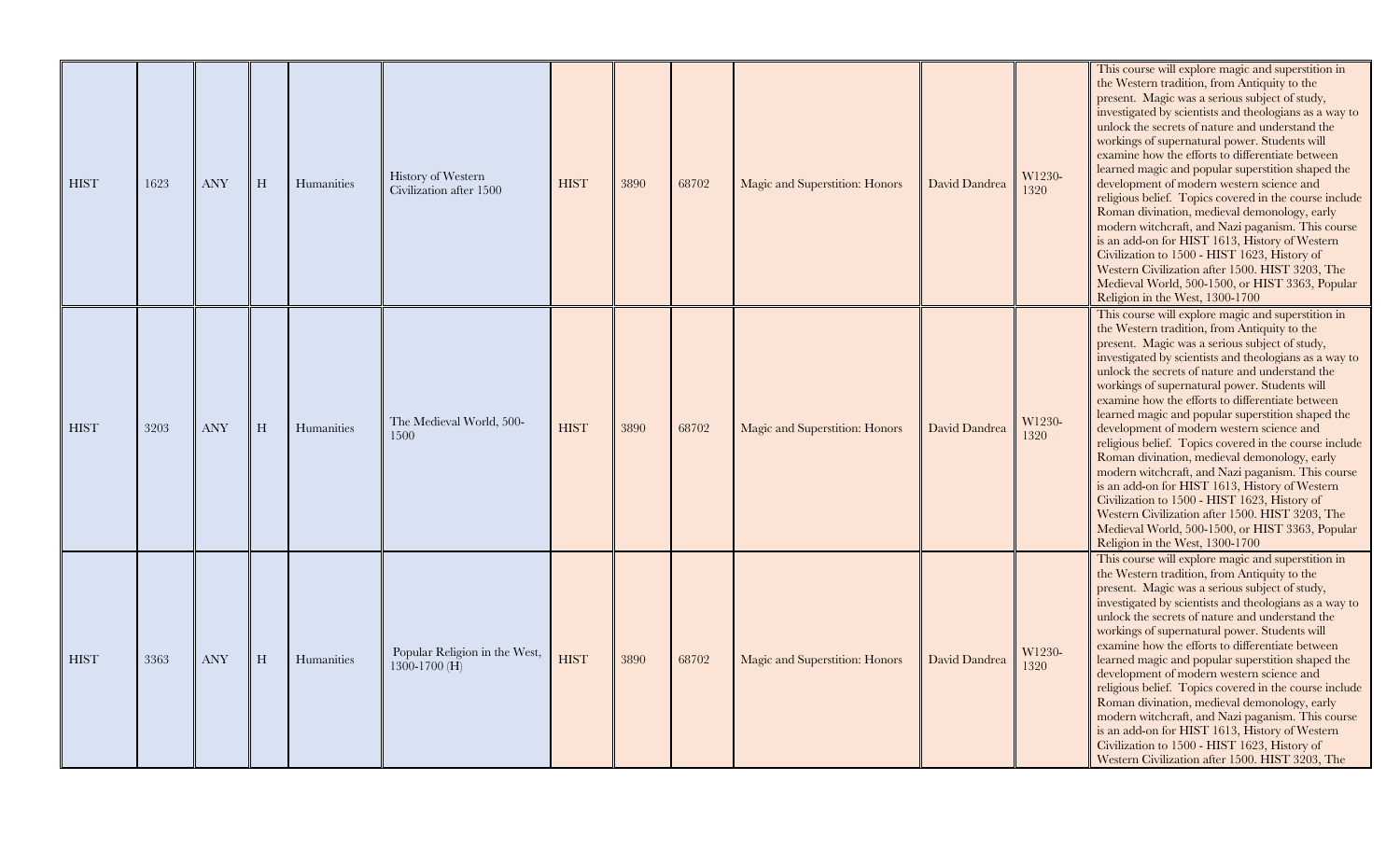|             |                    |            |   |             |                                                           |             |      |       |                                                            |                      |                | Medieval World, 500-1500, or HIST 3363, Popular<br>Religion in the West, 1300-1700                                                                                                                                                                                                                                                                                                                                                                                                                                                                                                                                                                                                                                                                                                                                                                                                                                                                                                                                                                                                                                                                                                                                                                                                                                                                                                                                                                                                                                                                                                                                                                                                                                                                                                                                                                                                                                                  |
|-------------|--------------------|------------|---|-------------|-----------------------------------------------------------|-------------|------|-------|------------------------------------------------------------|----------------------|----------------|-------------------------------------------------------------------------------------------------------------------------------------------------------------------------------------------------------------------------------------------------------------------------------------------------------------------------------------------------------------------------------------------------------------------------------------------------------------------------------------------------------------------------------------------------------------------------------------------------------------------------------------------------------------------------------------------------------------------------------------------------------------------------------------------------------------------------------------------------------------------------------------------------------------------------------------------------------------------------------------------------------------------------------------------------------------------------------------------------------------------------------------------------------------------------------------------------------------------------------------------------------------------------------------------------------------------------------------------------------------------------------------------------------------------------------------------------------------------------------------------------------------------------------------------------------------------------------------------------------------------------------------------------------------------------------------------------------------------------------------------------------------------------------------------------------------------------------------------------------------------------------------------------------------------------------------|
| MATH        | $\approx$ = > 3013 |            |   |             | MATH 3013 or Higher                                       | <b>MATH</b> | 2890 | 71578 | Problem Solving Seminar:<br><b>Honors</b>                  | Lisa Mantini         | M1600-<br>1715 | DM (electronic dance music). This course will cover<br>its history since the disco era and students will learn<br>how to DJ-- culminating with an end of the semester<br>dance party, with the students DJing. The instructor<br>specializes in EDM and is a DJ.                                                                                                                                                                                                                                                                                                                                                                                                                                                                                                                                                                                                                                                                                                                                                                                                                                                                                                                                                                                                                                                                                                                                                                                                                                                                                                                                                                                                                                                                                                                                                                                                                                                                    |
| <b>MATH</b> | 2103               | <b>ANY</b> | A | <b>STEM</b> | Business Calculus (A)                                     | <b>MATH</b> | 2890 | 71523 | Honors Topics in Business<br><b>Calculus</b>               | <b>Detelin Dosey</b> | T0900-<br>1015 | In this course we will develop our problem solving<br>skills by working on interesting problems that come<br>from all areas of mathematics. We'll learn tricks and<br>techniques from several mathematical subfields, and<br>we'll also learn to create a beautifully written<br>solution. This course may help prepare interested<br>students to participate in the annual collegiate<br>competition called the William Lowell Putnam<br>Mathematical Competition, which takes place every<br>December. Participation in the Putnam Exam will<br>be encouraged. Here are some sample problems: -<br>Q1 Alice and Bob play a game in which they take<br>turns removing stones from a heap that initially has<br>n stones. The number of stones removed at each<br>turn must be one less than a prime number. The<br>winner is the player who takes the last stone. Alice<br>plays first. For example, if $n = 17$ , then Alice might<br>take 6 leaving 11; then Bob might take 1 leaving 10;<br>then Alice can take 10 stones to win. Prove that<br>there are infinitely many n such that Bob has a<br>winning strategy. - Q2 A grasshopper starts at the<br>origin in the coordinate plane and makes a sequence<br>of hops. Each hop has length 5, and after each hop<br>the grasshopper is at a point whose coordinates are<br>both integers; thus, there are 12 possible locations for<br>the grasshopper after the first hop. What is the<br>smallest number of hops needed for the grasshopper<br>to reach the point (2021, 2021)? Q3 Basketball star<br>Shanille O'Keal's team statistician keeps track of the<br>number S(N) of successful free throws she has made<br>in her first N attempts of the season. Early in the<br>season, $S(N)$ was less than $80\%$ of N, but by the end<br>of the season, $S(N)$ was more than $80\%$ of N. Was<br>there necessarily a moment in between when $S(N)$<br>was exactly 80% of N? |
| <b>MATH</b> | 2144 or<br>$\lt$   |            | A | <b>STEM</b> | Any MATH course at or<br>above the level of MATH<br>2144. | <b>MATH</b> | 2890 | 71498 | <b>Games of Strategy: Contract</b><br><b>Bridge Honors</b> | Lisa Mantini         | M1430-<br>1545 | for, and learn how to use Excel to find the line of<br>"best fit." We will also see how to compute the<br>"current" value of a company and how to compute<br>mortgage payments by hand. We will study some<br>counting techniques and use them to answer<br>questions about probability. This is helpful in<br>making business decisions when there is some<br>uncertainty about what will happen. At the end of                                                                                                                                                                                                                                                                                                                                                                                                                                                                                                                                                                                                                                                                                                                                                                                                                                                                                                                                                                                                                                                                                                                                                                                                                                                                                                                                                                                                                                                                                                                    |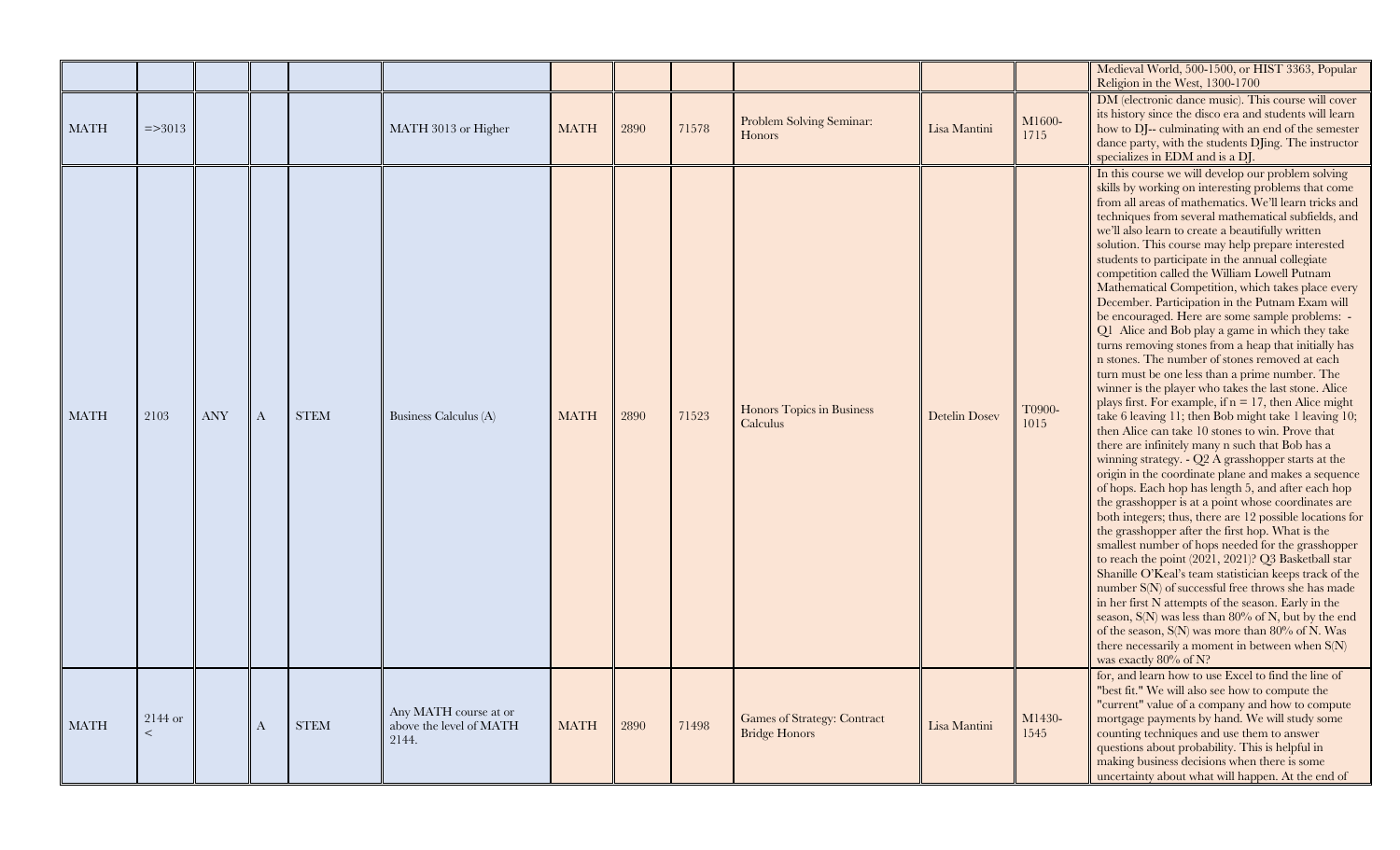|             |         |                      |              |             |                                                                                     |                       |      |       |                                                            |                      |                | the course, we will study constrained optimization<br>and see how the technique of Lagrange multipliers<br>can be used to solve real-world economics problems<br>ADD-ON FOR MATH 2103                                                                                                                                                                                                                                                                                                                                                                                                                                                                                                |
|-------------|---------|----------------------|--------------|-------------|-------------------------------------------------------------------------------------|-----------------------|------|-------|------------------------------------------------------------|----------------------|----------------|--------------------------------------------------------------------------------------------------------------------------------------------------------------------------------------------------------------------------------------------------------------------------------------------------------------------------------------------------------------------------------------------------------------------------------------------------------------------------------------------------------------------------------------------------------------------------------------------------------------------------------------------------------------------------------------|
| <b>MATH</b> | 2144 or | $\operatorname{ANY}$ | $\mathbf{A}$ | <b>STEM</b> | Any MATH course at or<br>above the level of MATH<br>2144.                           | <b>MATH</b>           | 2890 | 71553 | <b>Games of Strategy: Contract</b><br><b>Bridge Honors</b> | Jeffrey Mermin       | W1600-<br>1715 | In this course we will learn the basics of playing<br>Contract Bridge, the best game of strategy in the<br>world! This card game is played in two phases: the<br>bidding phase, which is an auction in which we<br>describe our hand to our partner, and the play, in<br>which we try to win as many tricks as we contracted<br>to win during the auction. The bidding language is<br>abstract and requires critical thinking to understand<br>the rules and apply them correctly. The play of the<br>cards requires the ability to count what's been<br>played, enumerate options, and make decisions.<br>Students will learn to analyze card positions and<br>think strategically. |
| MATH        | 3303    | 71032                |              | <b>STEM</b> | Advanced Perspectives on<br>Functions and Modeling for<br><b>Secondary Teachers</b> | <b>MATH</b>           | 2890 | 71551 | Exploring Math with Virtual K-<br>12 Outreach: Honors      | Cynthia<br>Francisco | R0900-<br>1015 | In this course we will learn the basics of playing<br>Contract Bridge, the best game of strategy in the<br>world! This card game is played in two phases: the<br>bidding phase, which is an auction in which we<br>describe our hand to our partner, and the play, in<br>which we try to win as many tricks as we contracted<br>to win during the auction. The bidding language is<br>abstract and requires critical thinking to understand<br>the rules and apply them correctly. The play of the<br>cards requires the ability to count what's been<br>played, enumerate options, and make decisions.<br>Students will learn to analyze card positions and<br>think strategically. |
| MATH        | 3403    | <b>ANY</b>           |              | <b>STEM</b> | Geometric Structures for<br>Early Childhood and<br><b>Elementary Teachers</b>       | <b>MATH</b>           | 2890 | 71551 | Exploring Math with Virtual K-<br>12 Outreach: Honors      | Cynthia<br>Francisco | R0900-<br>1015 | We will explore open-ended math problems, most of<br>which are flexible enough to be challenging and fun<br>for both children and adults. In addition to tackling<br>the problems ourselves, we will discuss the ways that<br>children can engage with the problems and then visit<br>a school classroom via Zoom to work in small groups<br>with students. Our regular class meetings will also be<br>via Zoom to practice using online tools for our<br>virtual school visits. Add-on for MATH 3403,<br>MATH 3603, MATH 3303, MATH 4403, and any<br>other MATH class with instructor permission and<br>demonstrated interest in teaching or outreach with<br>K-12 students.        |
| MATH        | 3603    | <b>ANY</b>           |              | <b>STEM</b> | Mathematical Structures for<br>Early Childhood and<br><b>Elementary Teachers</b>    | $\operatorname{MATH}$ | 2890 | 71551 | Exploring Math with Virtual K-<br>12 Outreach: Honors      | Cynthia<br>Francisco | R0900-<br>1015 | We will explore open-ended math problems, most of<br>which are flexible enough to be challenging and fun<br>for both children and adults. In addition to tackling<br>the problems ourselves, we will discuss the ways that<br>children can engage with the problems and then visit<br>a school classroom via Zoom to work in small groups<br>with students. Our regular class meetings will also be                                                                                                                                                                                                                                                                                  |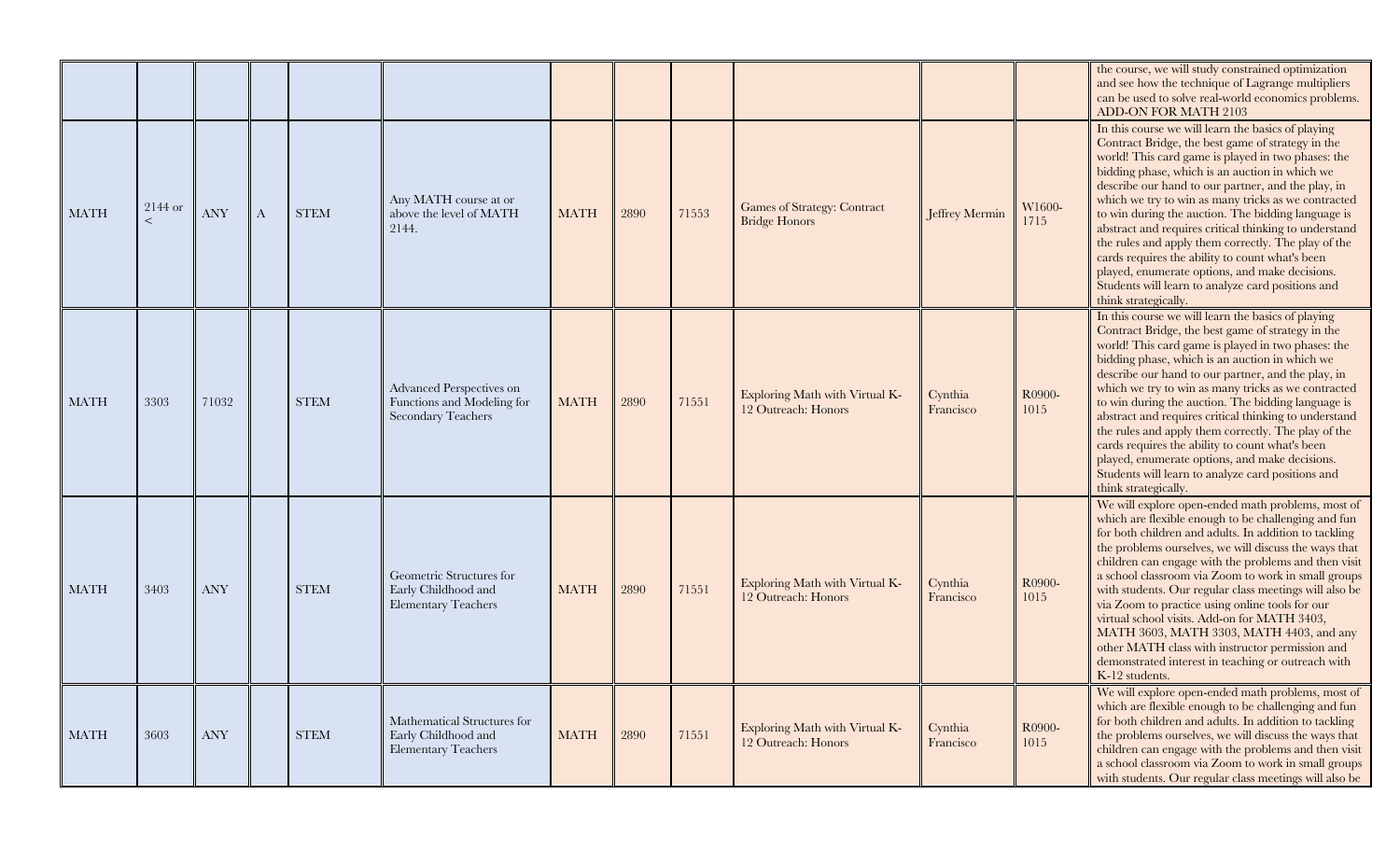|             |      |            |   |             |                                          |             |      |       |                                              |                     |                | via Zoom to practice using online tools for our<br>virtual school visits. Add-on for MATH 3403,<br>MATH 3603, MATH 3303, MATH 4403, and any<br>other MATH class with instructor permission and<br>demonstrated interest in teaching or outreach with<br>K-12 students.                                                                                                                                                                                                                                                                                                                                                                                                        |
|-------------|------|------------|---|-------------|------------------------------------------|-------------|------|-------|----------------------------------------------|---------------------|----------------|-------------------------------------------------------------------------------------------------------------------------------------------------------------------------------------------------------------------------------------------------------------------------------------------------------------------------------------------------------------------------------------------------------------------------------------------------------------------------------------------------------------------------------------------------------------------------------------------------------------------------------------------------------------------------------|
| MATH        | ANY  |            |   | <b>STEM</b> | <b>ANY Math Class</b>                    | <b>MATH</b> | 2890 | 71657 | <b>Honors Fractal Wonders</b>                | David Wright        |                | We will explore open-ended math problems, most of<br>which are flexible enough to be challenging and fun<br>for both children and adults. In addition to tackling<br>the problems ourselves, we will discuss the ways that<br>children can engage with the problems and then visit<br>a school classroom via Zoom to work in small groups<br>with students. Our regular class meetings will also be<br>via Zoom to practice using online tools for our<br>virtual school visits. Add-on for MATH 3403,<br>MATH 3603, MATH 3303, MATH 4403, and any<br>other MATH class with instructor permission and<br>demonstrated interest in teaching or outreach with<br>K-12 students. |
| <b>MICR</b> | 2123 | 63497      |   | <b>STEM</b> | Introduction to Microbiology             | <b>MICR</b> | 2890 | 64452 | Introduction to Microbiology:<br>Honors      | Noha Youssef        | F0930-<br>1020 | The theme I have in mind is "Fractal Wonders"<br>which would be an introduction to fractals and<br>dynamics of various kinds with some questions about<br>them and projects using some free software. I did a<br>3-hour course on Fractals and Dynamics in 1996<br>and wrote a basic book during the course. The<br>honors add-on would be just some vignettes of the<br>same type. That would fit with Intro to Analysis,<br>since I was thinking of adding a little dynamics to it<br>and see if that made it at all interesting to the<br>students.                                                                                                                        |
| <b>MICR</b> | 2123 | 65566      |   | <b>STEM</b> | Introduction to Microbiology             | MICR        | 2890 | 66594 | Introduction to Microbiology:<br>Honors      | <b>Garry Marley</b> | F0930-<br>1020 | Honors Add-on for Introduction to Microbiology<br>MICR 2123 CRN 61407 or 63497                                                                                                                                                                                                                                                                                                                                                                                                                                                                                                                                                                                                |
| <b>MICR</b> | 3033 | <b>ANY</b> |   | <b>STEM</b> | Cell and Molecular Biology               | <b>MICR</b> | 3890 | 64453 | Cell and Molecular Biology:<br>Honors        | <b>Rolf Prade</b>   | W1430-<br>1520 | Honors Add-on for Introduction to Microbiology<br><b>MICR 2123 CRN 65566</b>                                                                                                                                                                                                                                                                                                                                                                                                                                                                                                                                                                                                  |
| <b>MICR</b> | 4153 | 68474      | N | <b>STEM</b> | <b>Emerging Infectious Agents</b><br>(N) | <b>MICR</b> | 3890 | 69274 | <b>Emerging Infectious Agents:</b><br>Honors | Erika Lutter        | F1530-<br>1620 | Add-on for MICR 3033 Cell and Molecular Biology.                                                                                                                                                                                                                                                                                                                                                                                                                                                                                                                                                                                                                              |
| MICR        | 4253 | <b>ANY</b> |   | <b>STEM</b> | Concepts in Medical Genetics             | <b>MICR</b> | 3890 | 64455 | Concepts in Medical Genetics:<br>Honors      | Jeff Hadwiger       | F1330-<br>1420 | Overview of emerging infectious diseases with in-<br>depth analysis of epidemics, pandemics, the<br>epidemiology associated with outbreaks and disease<br>specific control measures.                                                                                                                                                                                                                                                                                                                                                                                                                                                                                          |
| <b>MIRC</b> | 2123 | 61407      |   | <b>STEM</b> | Introduction to Microbiology             | <b>MICR</b> | 2890 | 64452 | Introduction to Microbiology:<br>Honors      | Noha Youssef        | F0930-<br>1020 | Add-on to Concepts in Medical Genetics MICR<br>4253.                                                                                                                                                                                                                                                                                                                                                                                                                                                                                                                                                                                                                          |
| <b>MUSI</b> | 2573 | <b>ANY</b> | H | Humanities  | Introduction to Music (H)                | <b>HONR</b> | 2890 | 66655 | <b>EDM Electronic Dance Music:</b><br>Honors | Mark Perry          | M1430-<br>1520 | Honors Add-on for Introduction to Microbiology<br>MICR 2123 CRN 61407 or 63497                                                                                                                                                                                                                                                                                                                                                                                                                                                                                                                                                                                                |
| <b>MUSI</b> | 1002 | 67461      |   | Humanities  | Fundamentals of Music                    | <b>HONR</b> | 2890 | 69791 | Fundamentals of Music add-on:<br>Honors      | Jeffrey Loeffert    | F0930-<br>1020 | This honors add-on will reinforce the fundamentals<br>of music while exploring topics of composition and<br>improvisation often omitted from the music theory<br>sequence. Students will engage in original<br>composition using traditional and non-traditional                                                                                                                                                                                                                                                                                                                                                                                                              |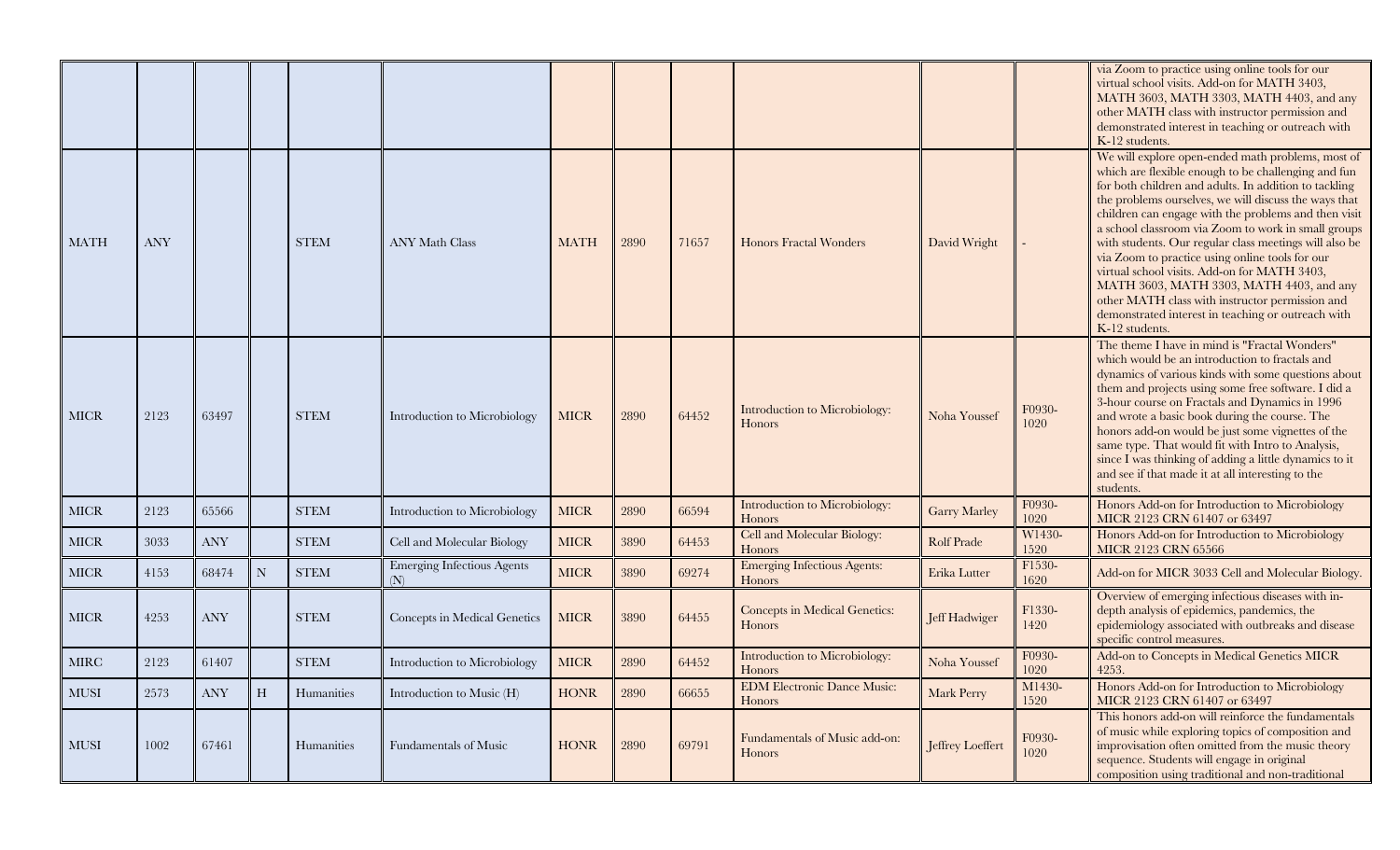|             |      |            |    |              |                                                  |             |      |       |                                                          |                           |                | notation, and they will experiment with<br>improvisation as a compositional tool. To enhance<br>understanding, students will read and write about<br>composition and improvisation in music pedagogy.                                                                                                                                                                                                                                                                                                                                                                                                                                                                                                                                                      |
|-------------|------|------------|----|--------------|--------------------------------------------------|-------------|------|-------|----------------------------------------------------------|---------------------------|----------------|------------------------------------------------------------------------------------------------------------------------------------------------------------------------------------------------------------------------------------------------------------------------------------------------------------------------------------------------------------------------------------------------------------------------------------------------------------------------------------------------------------------------------------------------------------------------------------------------------------------------------------------------------------------------------------------------------------------------------------------------------------|
| MUSI        | 1532 | 64843      |    | Humanities   | Theory of Music I                                | <b>HONR</b> | 2890 | 69792 | Theory of Music I add on:<br>Honors                      | Kimberly<br>Loeffert      | F0830-<br>0920 | Public music theory refers to the act of conveying<br>musical ideas to a general audience. Early-career<br>musicians may question the relationship of music<br>theory classes to their music-making, and this course<br>add-on immediately makes relevant music<br>theoretical topics as a means to draw in and better<br>engage one's audience. We will thoughtfully examine<br>and then create samples of public music theory, such<br>as written program notes, podcasts, videos, blog<br>posts, and spoken concert lectures. Students will<br>engage with the music-analytical tools one uses to<br>discuss music with an untrained audience and apply<br>them to repertoire chosen together in class.                                                 |
| <b>MUSI</b> | 2722 | 61559      |    | Humanities   | Introduction to Music<br>Education               | <b>HONR</b> | 2890 | 69793 | Introduction to Music Education<br>add-on: Honors        | Jacqueline<br>Skara       | M1430-<br>1520 | This add-on for Introduction to Music Education<br>will be offered as a project-based class. Students will<br>craft an individualized project related to one of the<br>many facets of the course. Possible ideas include a<br>private lesson teaching project, a research paper on a<br>subject of the students' choosing, an annotated<br>assessment of ensemble literature for the student's<br>chosen ensemble/level, or an interview project<br>related to their urban observation placement.<br>Students will work directly with the professor to<br>tailor their project specifically to their own goals.<br>The honors add-on group will meet periodically to<br>check in on the progress of the projects and<br>workshop ideas in a seminar style. |
| <b>PHYS</b> | 1114 | <b>ANY</b> | LN | ${\it STEM}$ | College Physics I (LN)                           | <b>PHYS</b> | 2890 | 64417 | Honors for PHYS1114                                      | Donghua Zhou              | T1200-<br>1250 | Add-on for PHYS 1114 College Physics I (LN)                                                                                                                                                                                                                                                                                                                                                                                                                                                                                                                                                                                                                                                                                                                |
| PHYS        | 2014 | <b>ANY</b> | LN | <b>STEM</b>  | University Physics I (LN)                        | <b>PHYS</b> | 2890 | 64415 | Honors for PHYS2014                                      | <b>Andrew Yost</b>        | T1330-<br>1420 | Add-on for PHYS 2014 University Physics I (LN)                                                                                                                                                                                                                                                                                                                                                                                                                                                                                                                                                                                                                                                                                                             |
| PHYS        | 2114 | <b>ANY</b> | LN | <b>STEM</b>  | University Physics II (LN)                       | <b>PHYS</b> | 2890 | 64440 | Honors for PHYS 2114                                     | Derek Meyers              | T0900-<br>0950 | Add-on for PHYS 2114 University Physics II (LN)                                                                                                                                                                                                                                                                                                                                                                                                                                                                                                                                                                                                                                                                                                            |
| PHYS        | 2114 | <b>ANY</b> | LN | <b>STEM</b>  | University Physics II (LN)                       | <b>PHYS</b> | 2890 | 64443 | Honors for PHYS2114                                      | Mario Borunda             | M0930-<br>1020 | Add-on for PHYS 2114 University Physics II (LN)                                                                                                                                                                                                                                                                                                                                                                                                                                                                                                                                                                                                                                                                                                            |
| <b>PLNT</b> | 1213 | <b>ANY</b> |    | <b>STEM</b>  | Introduction to Plant and Soil<br><b>Systems</b> | <b>PLNT</b> | 4470 | 63802 | Introduction to Plant and Soil<br><b>Systems: Honors</b> | <b>Beatrix</b><br>Haggard | R1500-<br>1550 | From Hands-on to History: the story of Crop<br>Production - Students will experience hands on<br>laboratories in the greenhouse and the crop science<br>laboratory. These labs will evaluate identification of<br>various growth characteristics for multiple crops<br>grown in Oklahoma. Including germination and<br>etiolation using growth chambers and the<br>greenhouse to evaluate how environment influences<br>plant growth. Students will also read "The Living<br>Fields: Our Agricultural Heritage", and we will                                                                                                                                                                                                                               |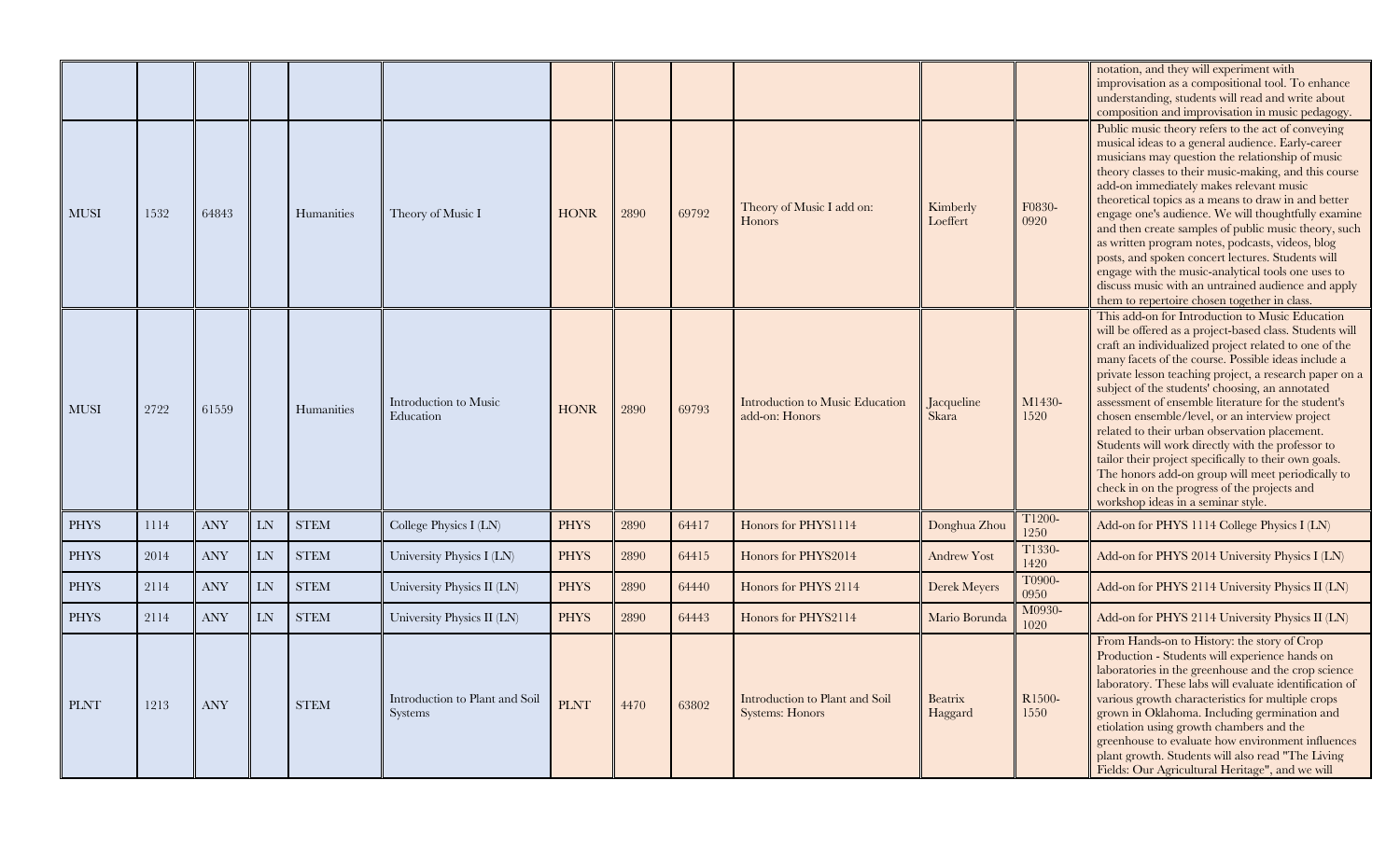|             |      |            |                |                 |                                         |             |      |       |                                                                     |                      |                | discuss the book when not working on labs or in-<br>class demonstrations. This add on will provide a<br>deeper understanding of how production agriculture<br>has evolved into its current form.                                                                                                                                                                                                                                                                                                                                                                                                                                                                                                                                                                                                    |
|-------------|------|------------|----------------|-----------------|-----------------------------------------|-------------|------|-------|---------------------------------------------------------------------|----------------------|----------------|-----------------------------------------------------------------------------------------------------------------------------------------------------------------------------------------------------------------------------------------------------------------------------------------------------------------------------------------------------------------------------------------------------------------------------------------------------------------------------------------------------------------------------------------------------------------------------------------------------------------------------------------------------------------------------------------------------------------------------------------------------------------------------------------------------|
| <b>POLS</b> | 1113 | <b>ANY</b> |                | Social Sciences | American Government                     | <b>POLS</b> | 2890 | 64842 | Design Democracy: US Politics in<br><b>Comparison Honors</b>        | <b>Holley Hansen</b> | R1200-<br>1315 | Add-on to American Government - POLS 1113.                                                                                                                                                                                                                                                                                                                                                                                                                                                                                                                                                                                                                                                                                                                                                          |
| POLS'1113   | ANY  |            |                | Social Sciences | American Government                     | <b>POLS</b> | 2890 | 64362 | Persistent Segregation: Tracking<br>Patterns of Exclusion: Honors   | Erica<br>Townsend    | W1230-<br>1320 | Add-on to American Government - POLS 1113.                                                                                                                                                                                                                                                                                                                                                                                                                                                                                                                                                                                                                                                                                                                                                          |
| <b>PSYC</b> | 1113 | <b>ANY</b> | S              | Social Sciences | Introduction to Psychology (S)          | <b>PSYC</b> | 2890 | 64446 | Personality Pathology:<br><b>Assessment &amp; Treatment: Honors</b> | Stephanie<br>Sweatt  | M1330-<br>1420 | Students in this course will develop an understanding<br>of the diagnosis, etiology, pathology, and treatment<br>of personality disorders. We will especially focus<br>discussions on psychopathy, narcissism, and<br>borderline personality traits. The class will focus on<br>many controversial topics in the research literature.<br>For example, we will answer questions like what is<br>the difference between normal variants of personality<br>and abnormal or disordered variants of personality?<br>Are personality disorders untreatable? Does<br>treatment make psychopaths more dangerous?<br>Which presidents had pathological personality traits?<br>Students will learn about the latest research in the<br>area and will discuss the media's representation of<br>these problems. |
| <b>PSYC</b> | 1113 | <b>ANY</b> | S              | Social Sciences | Introduction to Psychology (S)          | <b>PSYC</b> | 2890 | 69905 | Unlocking the Psychology of<br><b>Escape Rooms: Honors</b>          | <b>Shawn Rose</b>    | W1330-<br>1420 | This honors add-on course will explore the<br>psychological principles behind the escape room<br>phenomenon. Students will learn about creative<br>problem solving techniques that can be applied to<br>both the design and playthrough of these interactive<br>puzzle experiences. Students will apply what they<br>have learned to collaboratively design and create a<br>student-made escape room. Many topics align with<br>the content covered in PSYC 1113 - Introduction to<br>Psychology classes and will be explored through a<br>combination of lectures, class discussions, and in-<br>class activities.                                                                                                                                                                                 |
| REL         | 1103 | <b>ANY</b> | H <sub>I</sub> | Humanities      | Introduction to World<br>Religions (HI) | <b>HONR</b> | 2890 | 66654 | Head & Heart in Relation to<br>Human Religious: Honors              | Doren Recker         | T1030-<br>1120 | REL 1103 covers a variety of world religions and<br>this Honors' section will take a careful look at some<br>major issues affecting all relationships between<br>religious and other sorts of beliefs. In this section we<br>will investigate basic issues concerning Faith/Reason<br>(heart/head), focusing on the historical and current<br>relationship(s) between mythos & logos within<br>religious belief. We will center Judeo-Christianity,<br>and ancient and tribal religions, but the issues are<br>central to all religious thought, and students will be<br>challenged to provide their own examples, and to<br>connect material covered here to the other religions<br>discussed in the course.                                                                                       |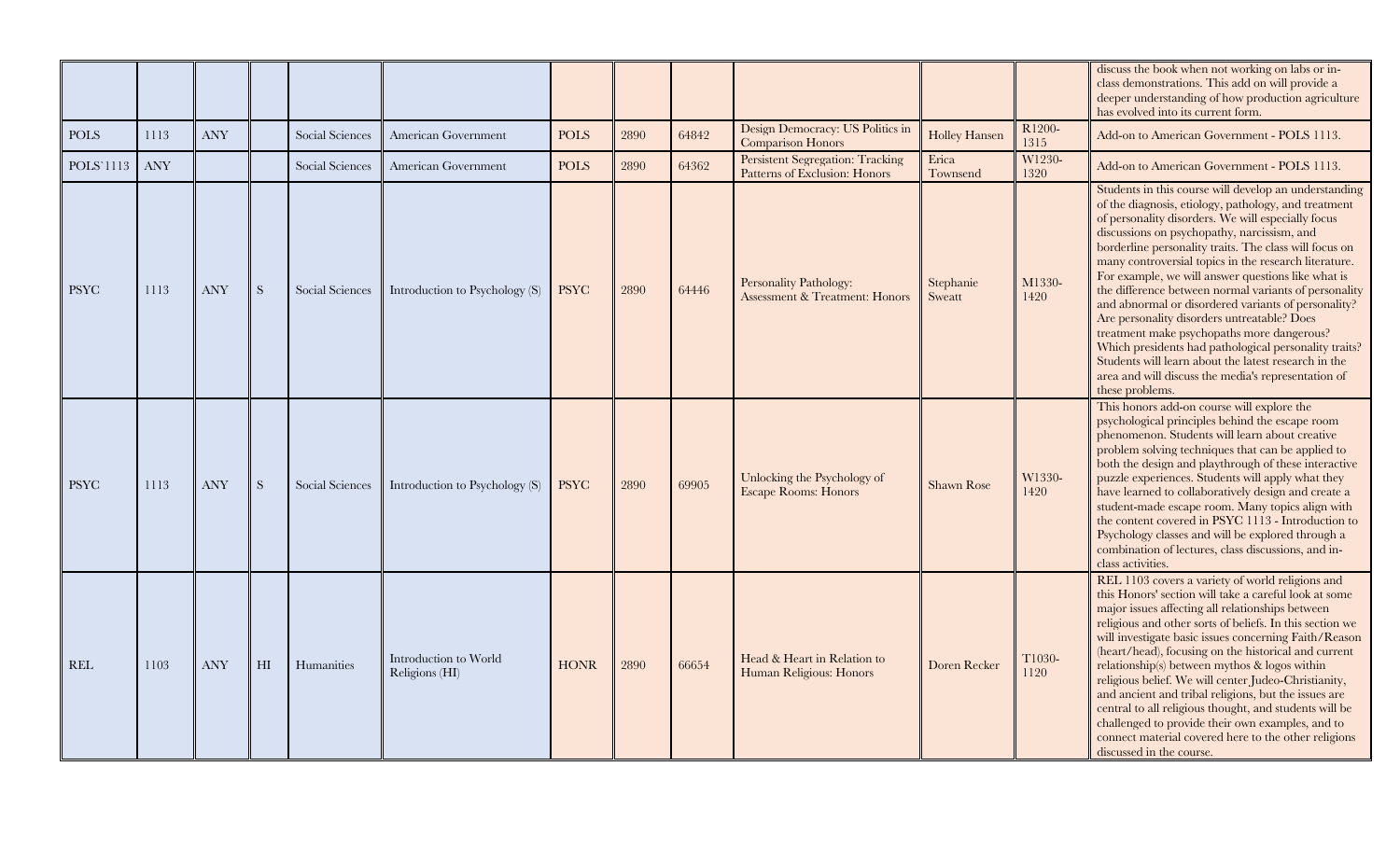| <b>SOC</b>  | 1113 | <b>ANY</b> | <sub>S</sub> | Social Sciences | Introductory Sociology (S) | <b>SOC</b> | 2890 | 69429 | Introduction to Sociology: Honors |                   | W1130-<br>1220 | Coming to terms with the requirements for living in<br>a complex social world. Sociological concepts used to<br>assist students in understanding the social influences<br>in day-to-day life.                                                                                                                                                                                                                                                                                                                                                                                                                                                                                                                                                                                                                                                                                                                                                                                                                                                                                                                                                                                                                                                                      |
|-------------|------|------------|--------------|-----------------|----------------------------|------------|------|-------|-----------------------------------|-------------------|----------------|--------------------------------------------------------------------------------------------------------------------------------------------------------------------------------------------------------------------------------------------------------------------------------------------------------------------------------------------------------------------------------------------------------------------------------------------------------------------------------------------------------------------------------------------------------------------------------------------------------------------------------------------------------------------------------------------------------------------------------------------------------------------------------------------------------------------------------------------------------------------------------------------------------------------------------------------------------------------------------------------------------------------------------------------------------------------------------------------------------------------------------------------------------------------------------------------------------------------------------------------------------------------|
| <b>SPAN</b> | 1713 | <b>ANY</b> |              | Humanities      | Elementary Spanish I       | LL         | 1000 | 66251 | Intro to Hispanic Culture: Honors | Matthew<br>Oneill | T1330-<br>1420 | This add-on examines distinct representations of the<br>Spanish civil war (1936-39) across academic<br>disciplines and artistic genres. The echoes of<br>Francisco Franco's rebellion and subsequent<br>dictatorship still stir conflict and conversation in<br>Spain today, and we will read and discuss essays,<br>short stories, works of art, and films that explore the<br>causes and consequences of the fratricidal prelude to<br>WWII. We will first briefly examine the political,<br>religious, and economic backdrop upon which the<br>war played out; was the war simply the inevitable<br>clash of the poet Antonio Machado's eternal "two<br>Spains"? To answer this and other central questions,<br>we will then analyze the ways in which authors and<br>artists both in Spain and around the world - from<br>Picasso and Orwell to Guillermo del Toro and Javier<br>Cercas - have delivered the conflict to their<br>audiences since 1939. All texts in English. Add-on<br>for SPAN 1713 Elementary Spanish I, SPAN 1813<br>Elementary Spanish I, SPAN 2713 Intermediate<br>Spanish, SPAN 2723 Intermediate Hispanic Culture<br>and Media, SPAN 2813 Intermediate Reading and<br>Conversation, SPAN 2823 Intermediate<br>Composition and Grammar. |
| <b>SPAN</b> | 1813 | <b>ANY</b> |              | Humanities      | Elementary Spanish II      | LL         | 1000 | 66251 | Intro to Hispanic Culture: Honors | Matthew<br>Oneill | T1330-<br>1420 | This add-on examines distinct representations of the<br>Spanish civil war (1936-39) across academic<br>disciplines and artistic genres. The echoes of<br>Francisco Franco's rebellion and subsequent<br>dictatorship still stir conflict and conversation in<br>Spain today, and we will read and discuss essays,<br>short stories, works of art, and films that explore the<br>causes and consequences of the fratricidal prelude to<br>WWII. We will first briefly examine the political,<br>religious, and economic backdrop upon which the<br>war played out; was the war simply the inevitable<br>clash of the poet Antonio Machado's eternal "two<br>Spains"? To answer this and other central questions,<br>we will then analyze the ways in which authors and<br>artists both in Spain and around the world - from<br>Picasso and Orwell to Guillermo del Toro and Javier<br>Cercas - have delivered the conflict to their<br>audiences since 1939. All texts in English. Add-on<br>for SPAN 1713 Elementary Spanish I, SPAN 1813<br>Elementary Spanish I, SPAN 2713 Intermediate<br>Spanish, SPAN 2723 Intermediate Hispanic Culture<br>and Media, SPAN 2813 Intermediate Reading and                                                                     |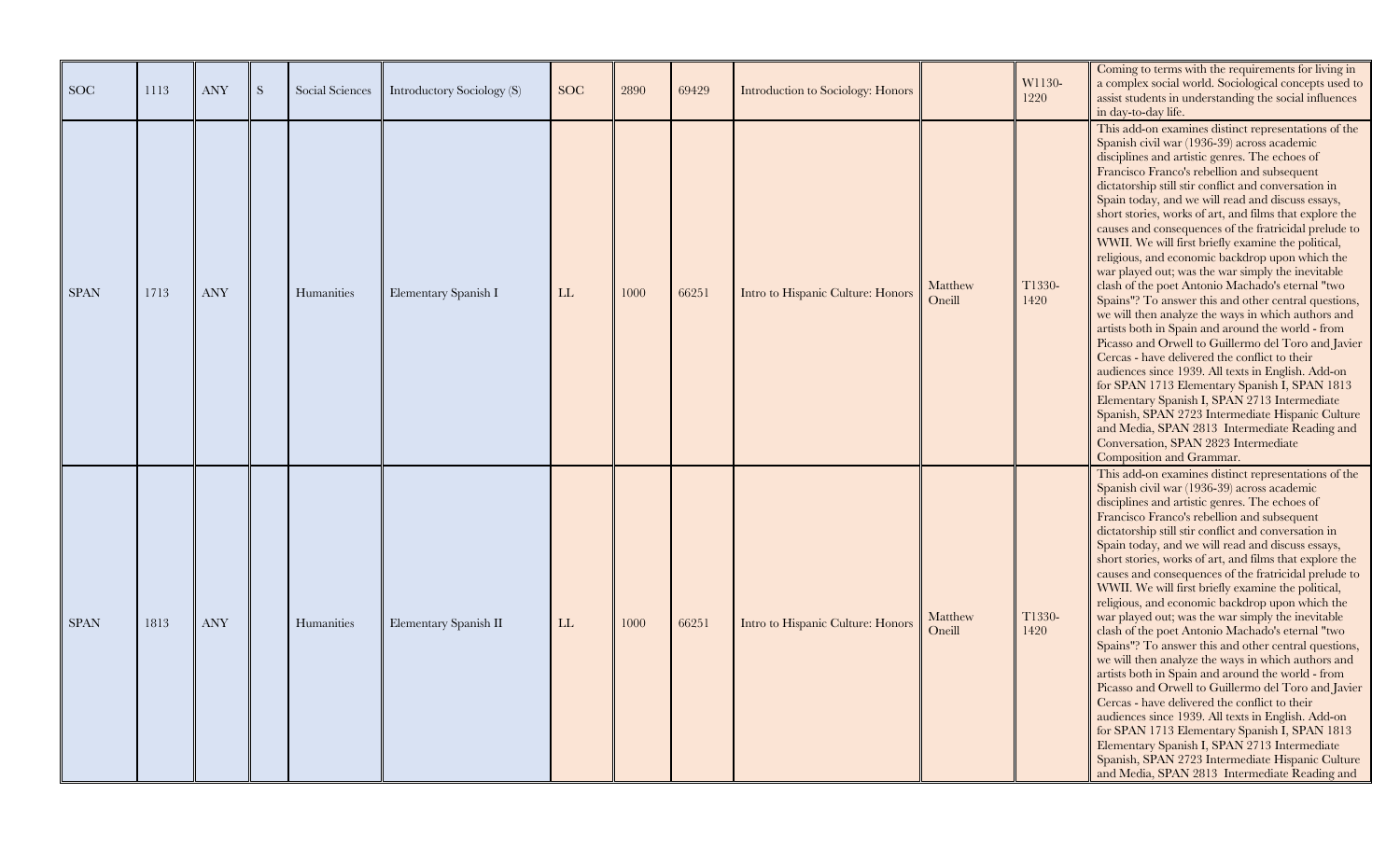|             |      |                      |              |                 |                                                         |             |      |       |                                   |                   |                | Conversation, SPAN 2823 Intermediate                                                                                                                                                                                                                                                                                                                                                                                                                                                                                                                                                                                                                                                                                                                                                                                                                                                                                                                                                                                                                                                                                                                                                                                                                                                           |
|-------------|------|----------------------|--------------|-----------------|---------------------------------------------------------|-------------|------|-------|-----------------------------------|-------------------|----------------|------------------------------------------------------------------------------------------------------------------------------------------------------------------------------------------------------------------------------------------------------------------------------------------------------------------------------------------------------------------------------------------------------------------------------------------------------------------------------------------------------------------------------------------------------------------------------------------------------------------------------------------------------------------------------------------------------------------------------------------------------------------------------------------------------------------------------------------------------------------------------------------------------------------------------------------------------------------------------------------------------------------------------------------------------------------------------------------------------------------------------------------------------------------------------------------------------------------------------------------------------------------------------------------------|
| <b>SPAN</b> | 2713 | <b>ANY</b>           |              | Humanities      | Intermediate Spanish                                    | LL          | 1000 | 66251 | Intro to Hispanic Culture: Honors | Matthew<br>Oneill | T1330-<br>1420 | Composition and Grammar.<br>This add-on examines distinct representations of the<br>Spanish civil war (1936-39) across academic<br>disciplines and artistic genres. The echoes of<br>Francisco Franco's rebellion and subsequent<br>dictatorship still stir conflict and conversation in<br>Spain today, and we will read and discuss essays,<br>short stories, works of art, and films that explore the<br>causes and consequences of the fratricidal prelude to<br>WWII. We will first briefly examine the political,<br>religious, and economic backdrop upon which the<br>war played out; was the war simply the inevitable<br>clash of the poet Antonio Machado's eternal "two<br>Spains"? To answer this and other central questions,<br>we will then analyze the ways in which authors and<br>artists both in Spain and around the world - from<br>Picasso and Orwell to Guillermo del Toro and Javier<br>Cercas - have delivered the conflict to their<br>audiences since 1939. All texts in English. Add-on<br>for SPAN 1713 Elementary Spanish I, SPAN 1813<br>Elementary Spanish I, SPAN 2713 Intermediate<br>Spanish, SPAN 2723 Intermediate Hispanic Culture<br>and Media, SPAN 2813 Intermediate Reading and<br>Conversation, SPAN 2823 Intermediate<br>Composition and Grammar. |
| <b>SPCH</b> | 2713 | <b>ANY</b>           | S            | Social Sciences | Introduction to Speech<br>Communication (S)             | <b>SPCH</b> | 2890 | 64349 | Honors Experience in Speech       | Mary Walker       | W1330-<br>1420 | This course is designed to supplement your regular<br>section of SPCH 2713. Students will make several<br>special occasion speeches. These types of speeches<br>are more informal than the ones you will make in<br>your regular section, and while the content of your<br>speeches in this course will certainly be important,<br>the course will focus on evaluating and honing your<br>delivery skills.                                                                                                                                                                                                                                                                                                                                                                                                                                                                                                                                                                                                                                                                                                                                                                                                                                                                                     |
| <b>STAT</b> | 2013 | ANY                  | $\mathbf{A}$ | <b>STEM</b>     | Elementary Statistics (A)                               | <b>STAT</b> | 2890 | 65075 | Honors Experience in Statistics   | Jana Alford       | M1530-<br>1620 | Games of chance have been one of the historical<br>drivers of mathematical probability since the 1654<br>series of letters between Pascal and Fermat. In the<br>21st century, applications of probability have moved<br>beyond gambling into many different types of games.<br>In this seminar, we examine various types of games<br>of chance plus skill. Major assignments are a<br>mathematical exam and a group poster project on<br>some type of game.                                                                                                                                                                                                                                                                                                                                                                                                                                                                                                                                                                                                                                                                                                                                                                                                                                    |
| <b>STAT</b> | 2023 | $\operatorname{ANY}$ | A            | <b>STEM</b>     | Elementary Statistics for<br>Business and Economics (A) | <b>STAT</b> | 2890 | 65075 | Honors Experience in Statistics   | Jana Alford       | M1530-<br>1620 | Games of chance have been one of the historical<br>drivers of mathematical probability since the 1654<br>series of letters between Pascal and Fermat. In the<br>21st century, applications of probability have moved<br>beyond gambling into many different types of games.<br>In this seminar, we examine various types of games<br>of chance plus skill. Major assignments are a                                                                                                                                                                                                                                                                                                                                                                                                                                                                                                                                                                                                                                                                                                                                                                                                                                                                                                             |